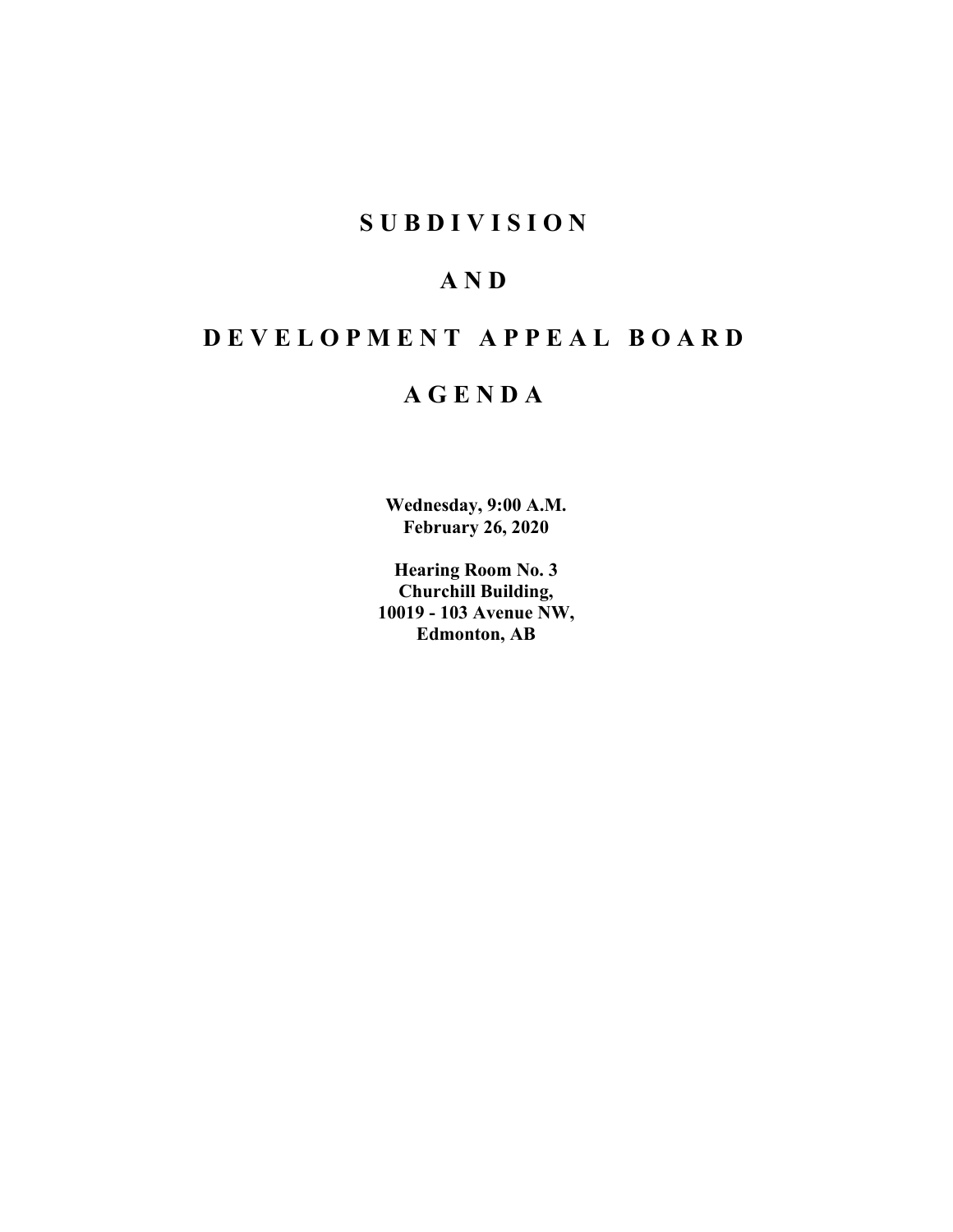## **SUBDIVISION AND DEVELOPMENT APPEAL BOARD HEARING ROOM NO. 3**

|              | 9:00 A.M.    | SDAB-D-20-021                                | Operate a Major Home Based Business<br>(VEHICLE REPAIR - Vehicle repair business).<br>Mobile vehicle repairs with occasional on-site<br>vehicle repair in the Garage. Two client visits<br>per day. No outdoor storage<br>9707 - 155 Street NW<br>Project No.: 350437078-001 |
|--------------|--------------|----------------------------------------------|------------------------------------------------------------------------------------------------------------------------------------------------------------------------------------------------------------------------------------------------------------------------------|
|              |              |                                              |                                                                                                                                                                                                                                                                              |
| $\mathbf{H}$ | $10:30$ A.M. | SDAB-D-20-022<br><b>POSTPONEMENT REQUEST</b> | Install (1) Minor Digital Off-premises<br>Freestanding Sign $(3.05 \text{ m x } 6.10 \text{ m}$ Facing<br>West)(OUTFRONT MEDIA   HARDWOOD<br>PLAZA) and Remove (1) existing Freestanding<br>Off-premises Sign (270902947-001)                                                |
|              |              |                                              | 11001C - Jasper Avenue NW<br>Project No.: 301294069-001                                                                                                                                                                                                                      |
|              |              |                                              |                                                                                                                                                                                                                                                                              |

*NOTE: Unless otherwise stated, all references to "Section numbers" refer to the authority under the Edmonton Zoning Bylaw 12800.*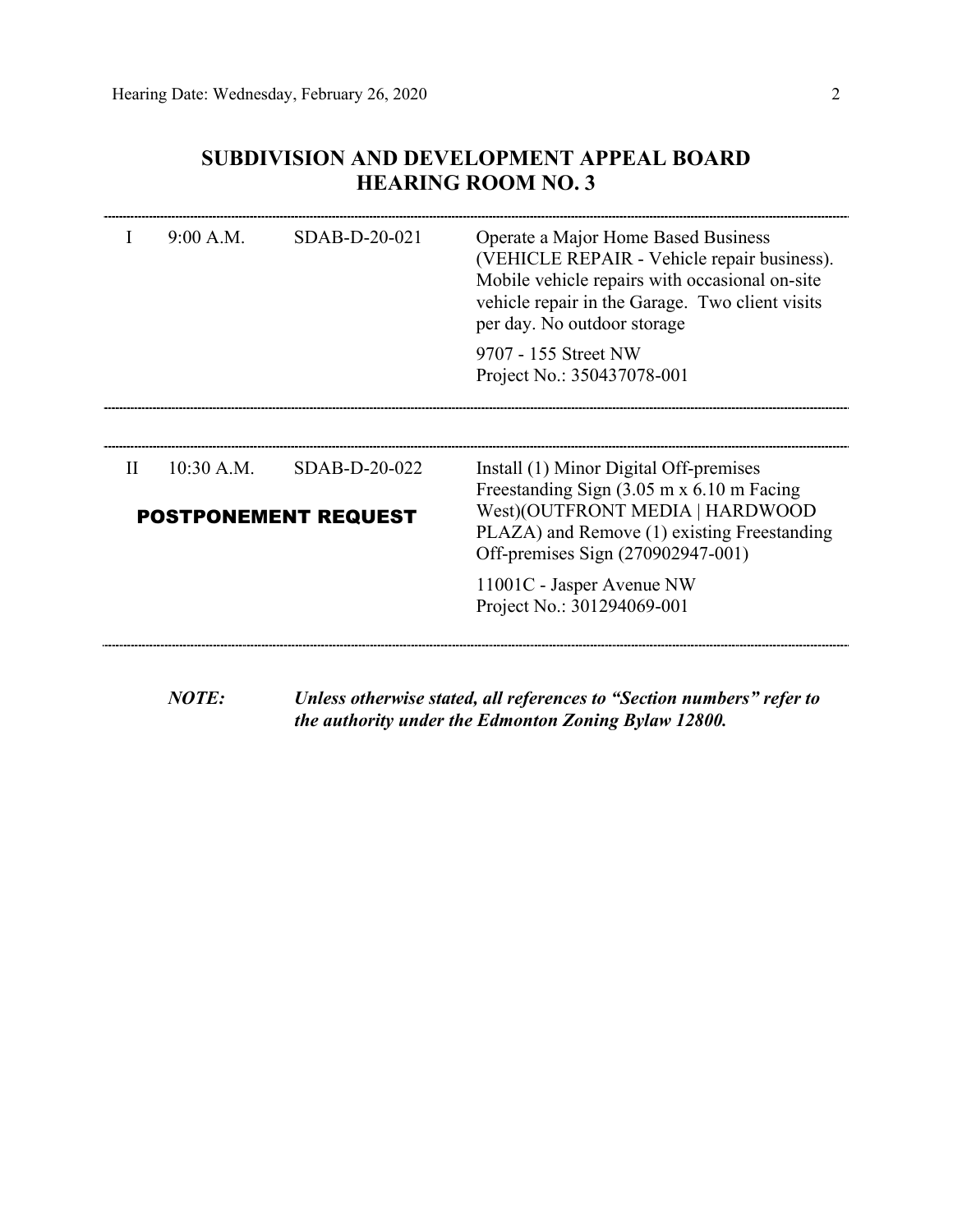### ITEM I: 9:00 A.M. **FILE: SDAB-D-20-021**

### AN APPEAL FROM THE DECISION OF THE DEVELOPMENT OFFICER

APPELLANT:

APPLICATION NO.: 350437078-001

APPLICATION TO: Operate a Major Home Based Business (VEHICLE REPAIR - Vehicle repair business). Mobile vehicle repairs with occasional on-site vehicle repair in the Garage. Two client visits per day. No outdoor storage

| <b>DECISION OF THE</b>                               |                                      |
|------------------------------------------------------|--------------------------------------|
| DEVELOPMENT AUTHORITY:                               | Refused                              |
| <b>DECISION DATE:</b>                                | January 29, 2020                     |
| DATE OF APPEAL:                                      | January 29, 2020                     |
| <b>MUNICIPAL DESCRIPTION</b><br>OF SUBJECT PROPERTY: | 9707 - 155 Street NW                 |
| <b>LEGAL DESCRIPTION:</b>                            | Plan 5058ET Blk 16 Lot 2             |
| ZONE:                                                | RF1-Single Detached Residential Zone |
| <b>OVERLAY:</b>                                      | Mature Neighbourhood Overlay         |
| <b>STATUTORY PLAN:</b>                               | Jasper Place Area Redevelopment Plan |

*Grounds for Appeal*

The Appellant provided the following reasons for appealing the decision of the Development Authority:

> I'm appealing the above mentioned decision due to financial constraints. Lot grading officials totally failed my current garage due to low floor.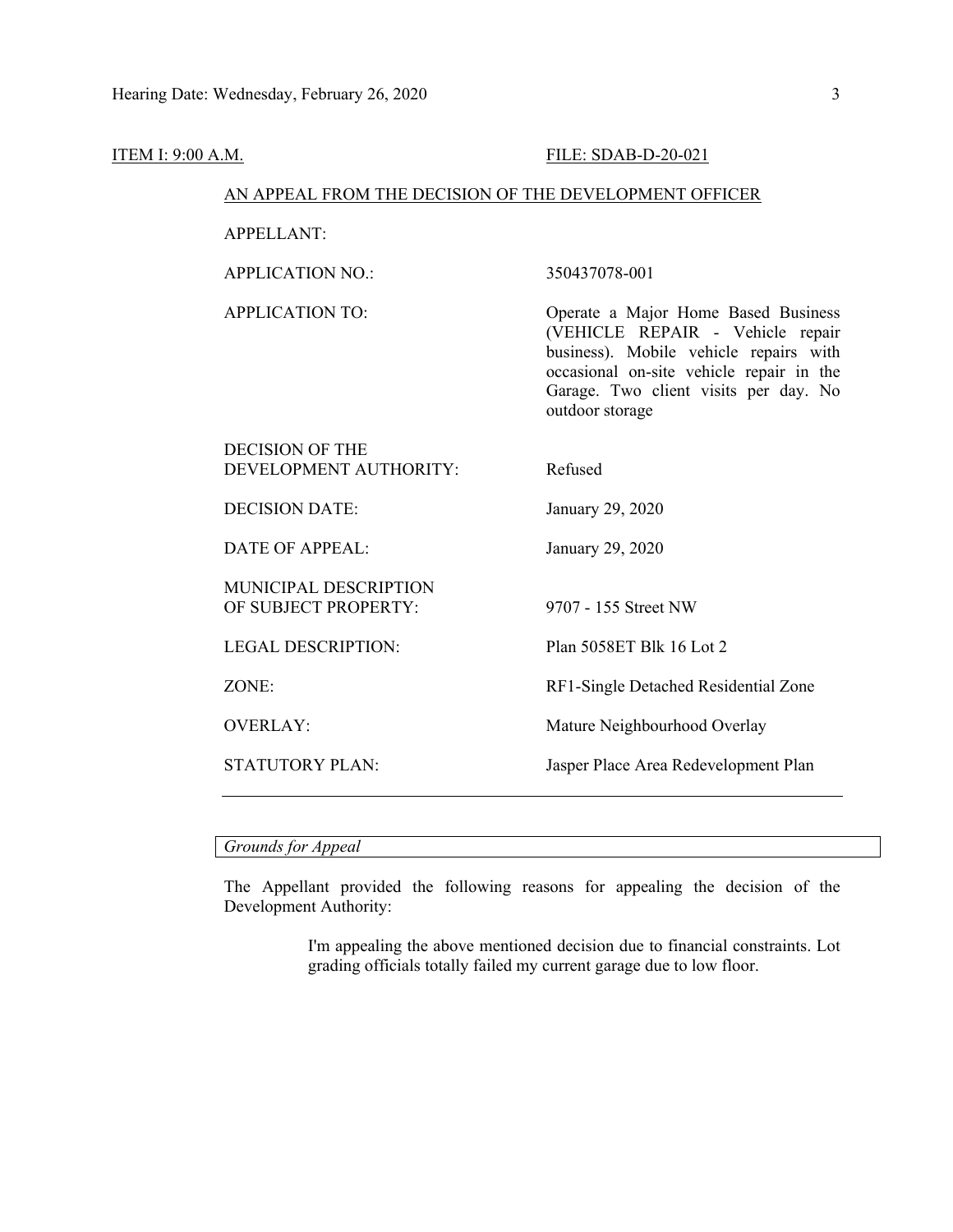### *General Matters*

### **Appeal Information:**

The *Municipal Government Act*, RSA 2000, c M-26 states the following:

### **Grounds for Appeal**

**685(1)** If a development authority

- (a) fails or refuses to issue a development permit to a person,
- (b) issues a development permit subject to conditions, or
- (c) issues an order under section 645,

the person applying for the permit or affected by the order under section 645 may appeal to the subdivision and development appeal board.

### **Appeals**

**686(1)** A development appeal to a subdivision and development appeal board is commenced by filing a notice of the appeal, containing reasons, with the board,

- (a) in the case of an appeal made by a person referred to in section 685(1)
	- (i) with respect to an application for a development permit,
		- (A) within 21 days after the date on which the written decision is given under section 642, […]

### **Hearing and Decision**

**687(3)** In determining an appeal, the subdivision and development appeal board

…

- (a.1) must comply with the land use policies;
- (a.2) subject to section 638, must comply with any applicable statutory plans;
- (a.3) subject to clauses (a.4) and (d), must comply with any land use bylaw in effect;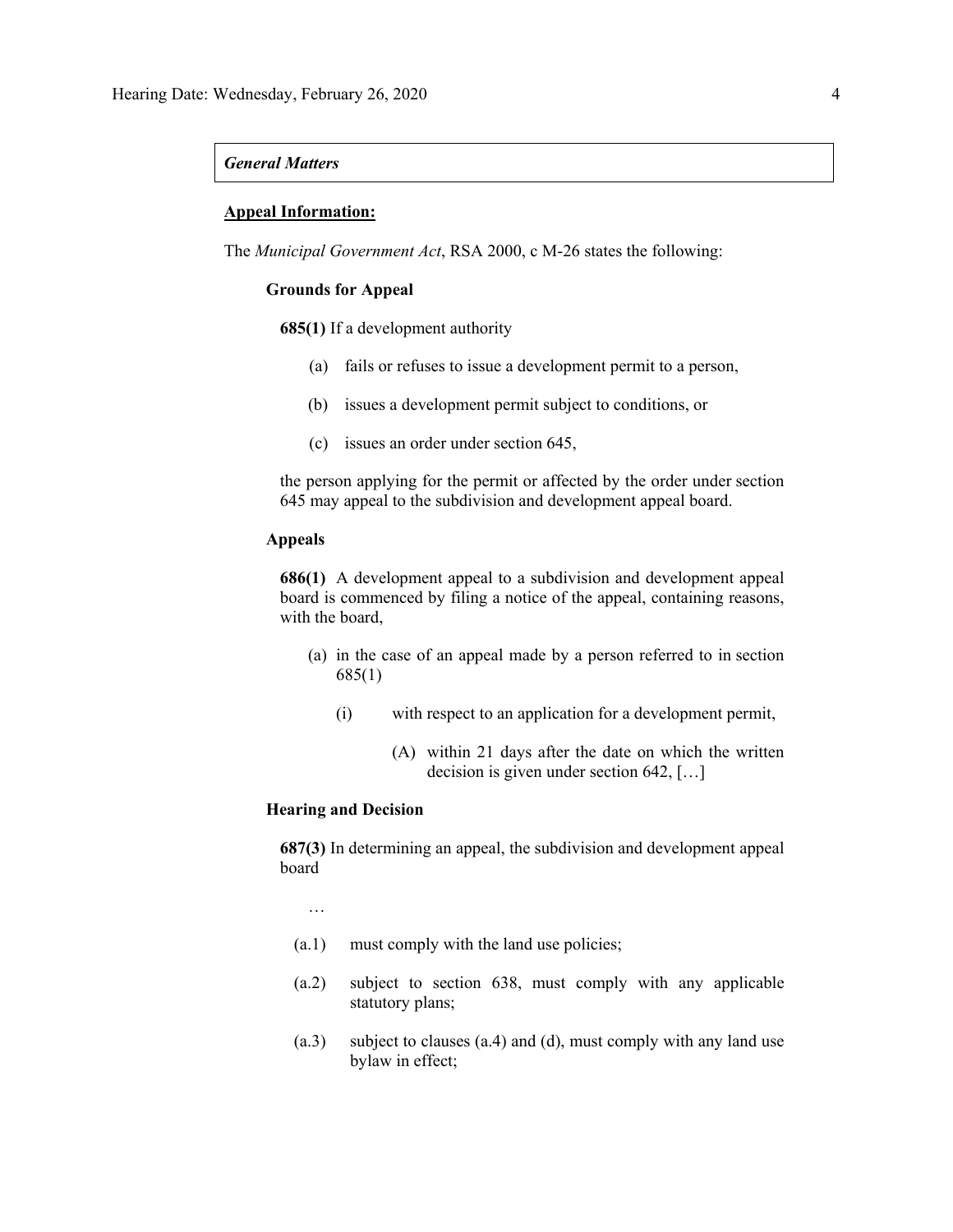(a.4) must comply with the applicable requirements of the regulations under the Gaming, Liquor and Cannabis Act respecting the location of premises described in a cannabis

> licence and distances between those premises and other premises;

- …
- (c) may confirm, revoke or vary the order, decision or development permit or any condition attached to any of them or make or substitute an order, decision or permit of its own;
- (d) may make an order or decision or issue or confirm the issue of a development permit even though the proposed development does not comply with the land use bylaw if, in its opinion,
	- (i) the proposed development would not
		- (A) unduly interfere with the amenities of the neighbourhood, or
		- (B) materially interfere with or affect the use, enjoyment or value of neighbouring parcels of land,
	- and
	- (ii) the proposed development conforms with the use prescribed for that land or building in the land use bylaw.

### **General Provisions from the** *Edmonton Zoning Bylaw:*

Under section 110.3(4) **Major Home Based Business** is a **Discretionary Use** in the **(RF1) Single Detached Residential Zone**.

Under section 7.3(7) **Major Home Based Business** means:

development consisting of the Use of an approved Dwelling or Accessory building by a resident of that Dwelling for one or more businesses that may generate more than one business associated visit per day. The business Use must be secondary to the Residential Use of the building and shall not change the residential character of the Dwelling or Accessory building. The Dwelling may be used as a workplace by a nonresident. This Use includes Bed and Breakfast Operations but does not include General Retail Sales, Cannabis Retail Sales or Cannabis Production and Distribution.

Section 110.1 states that the **General Purpose** of the **(RF1) Single Detached Residential Zone** is to provide for Single Detached Housing while allowing other forms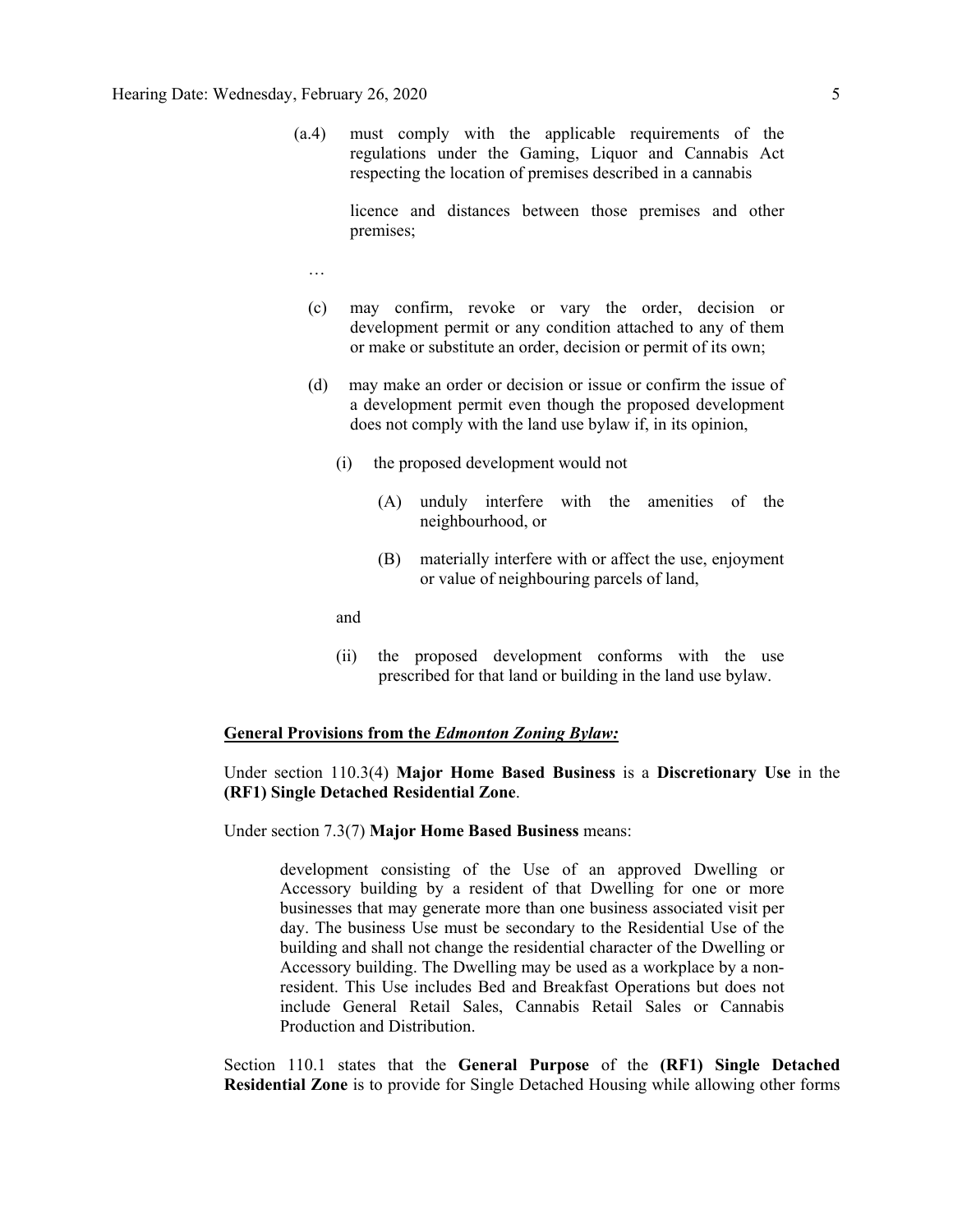of small scale housing in the form of Secondary Suites, Garden Suites, Semi-detached Housing and Duplex Housing.

Section 814.1 states that the **General Purpose** of the **Mature Neighbourhood Overlay** is to:

regulate residential development in Edmonton's mature residential neighbourhoods, while responding to the context of surrounding development, maintaining the pedestrian-oriented design of the streetscape, and to provide an opportunity for consultation by gathering input from affected parties on the impact of a proposed variance to the Overlay regulations.

### *Home Based Business Regulations*

Section 75 indicates a Major Home Based Business shall comply with the following regulations:

- 1. there shall be no exterior display or advertisement other than an identification plaque or Sign a maximum of 20 cm x 30.5 cm in size located on the Dwelling;
- 2. there shall be no mechanical or electrical equipment used that creates external noise, or visible and audible interference with home electronics equipment in adjacent Dwellings;
- 3. the Major Home Based Business shall not generate pedestrian or vehicular traffic, or parking, in excess of that which is characteristic of the Zone in which it is located;
- 4. the number of non-resident employees or business partners working on-site shall not exceed two at any one time;
- 5. there shall be no outdoor business activity, or outdoor storage of material or equipment associated with the business. Indoor storage related to the business activity shall be allowed in either the Dwelling or Accessory buildings;
- 6. the Major Home Based Business shall not change the principal character or external appearance of the Dwelling or Accessory buildings;
- 7. a Bed and Breakfast Operation, operating as a Major Home Based Business shall have a maximum of two Sleeping Units. Cooking facilities shall not be located within the Sleeping Units. In addition to any other parking requirements of this Bylaw, one additional parking space shall be provided for each Sleeping Unit;
- 8. in addition to the information requirements of subsection 13.1 of this Bylaw, each application for a Development Permit for the Use Major Home Based Business shall include a description of the business to be undertaken at the premises, an indication of the number of business visits per week, provision for parking, and where any materials or equipment associated with the business use are to be stored; and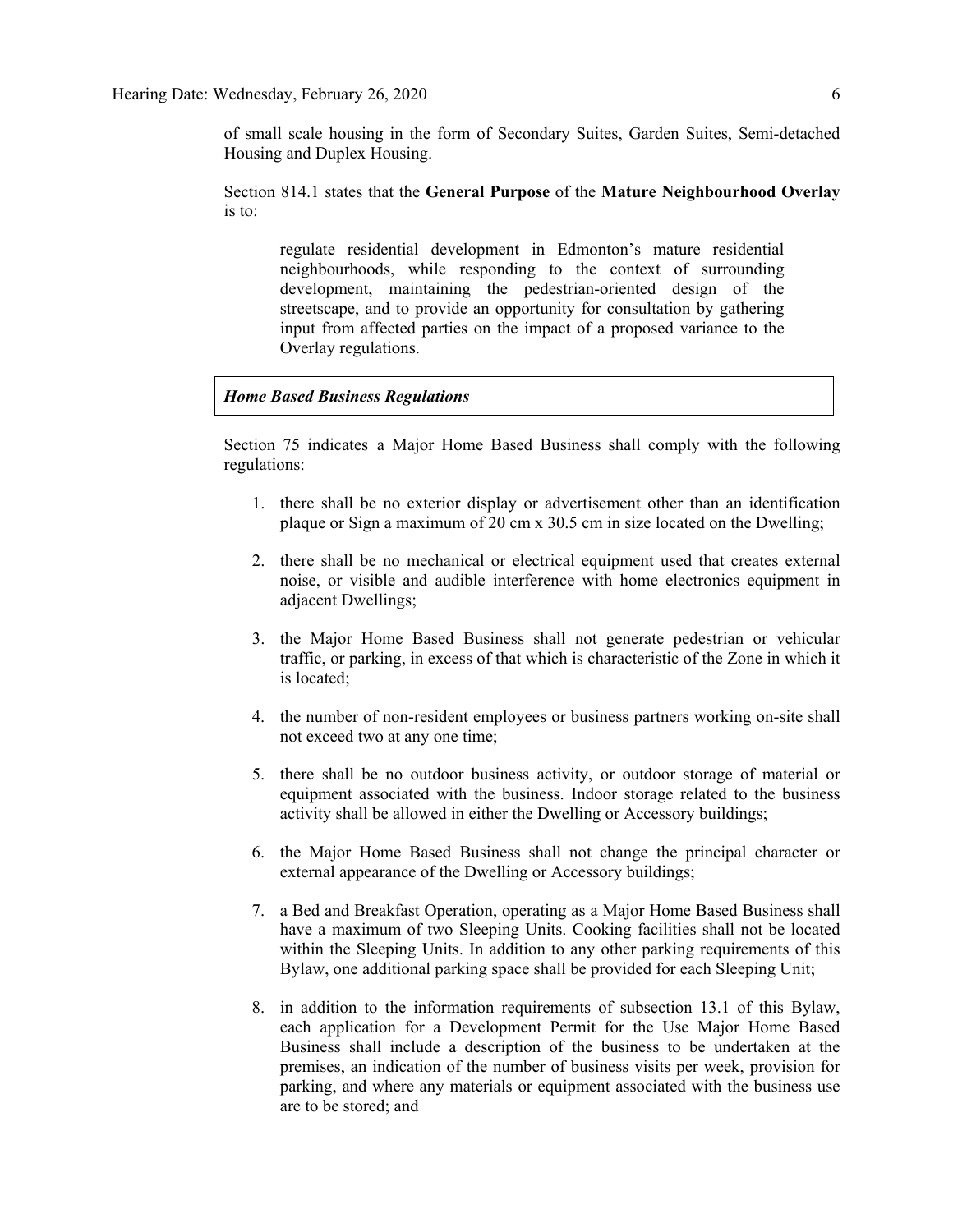- 9. the Major Home Based Business shall not be allowed if, in the opinion of the Development Officer, such Use would be more appropriately located in a Commercial or Industrial Zone having regard for the overall compatibility of the Use with the residential character of the area.
- 10. a Major Home Based Business shall not be allowed within the same principal Dwelling containing a Secondary Suite or within the same Site containing a Garden Suite and an associated principal Dwelling, unless the Home Based Business is a Bed and Breakfast Operation and the Secondary Suite or the Garden Suite is an integral part of the Bed and Breakfast Operation.

### **Development Officers Determination**

1. The Major Home Based Business shall not be allowed if, in the opinion of the Development Officer, such Use would be more appropriately located in a Commercial or Industrial Zone. (Section 75.9)

Proposed: In the opinion of the Development Officer, the use would more appropriately be located in a Commercial or Industrial Zone.

2. Major Home Based Business/Secondary Suite: A Major Home Based Business shall not be allowed within the same principal Dwelling containing a Secondary Suite. (Section 75.10)

Proposed: The applicant is applying for a Major Home Based Business and there is an existing Secondary Suite in the Basement of the house.

| <b>Application Number</b> | <b>Description</b>           | <b>Decision</b>  |
|---------------------------|------------------------------|------------------|
| SDAB-D-12-299             | Construct an Accessory       | Appeal Withdrawn |
|                           | Building (rear Detached      |                  |
|                           | Garage $-7.92$ metres by     |                  |
|                           | 10.97 metres) on Lot 2,      |                  |
|                           | excess in the maximum        |                  |
|                           | allowable Height for an      |                  |
|                           | Accessory Building or        |                  |
|                           | Structure and a deficiency   |                  |
|                           | in the maximum total Site    |                  |
|                           | Coverage for an Accessory    |                  |
|                           | <b>Building or Structure</b> |                  |

### *Previous Subdivision and Development Appeal Board Decision*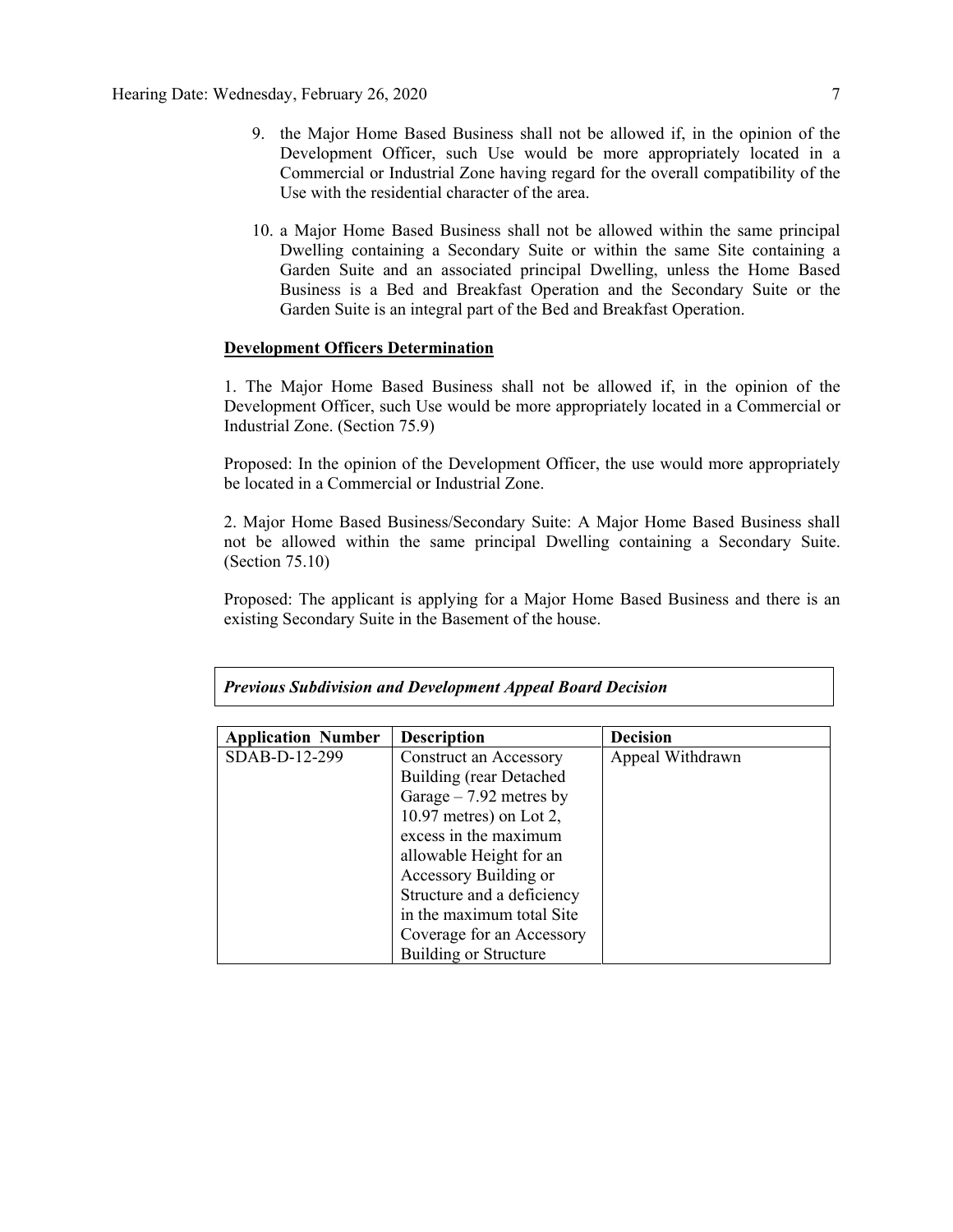### Notice to Applicant/Appellant

Provincial legislation requires that the Subdivision and Development Appeal Board issue its official decision in writing within fifteen days of the conclusion of the hearing.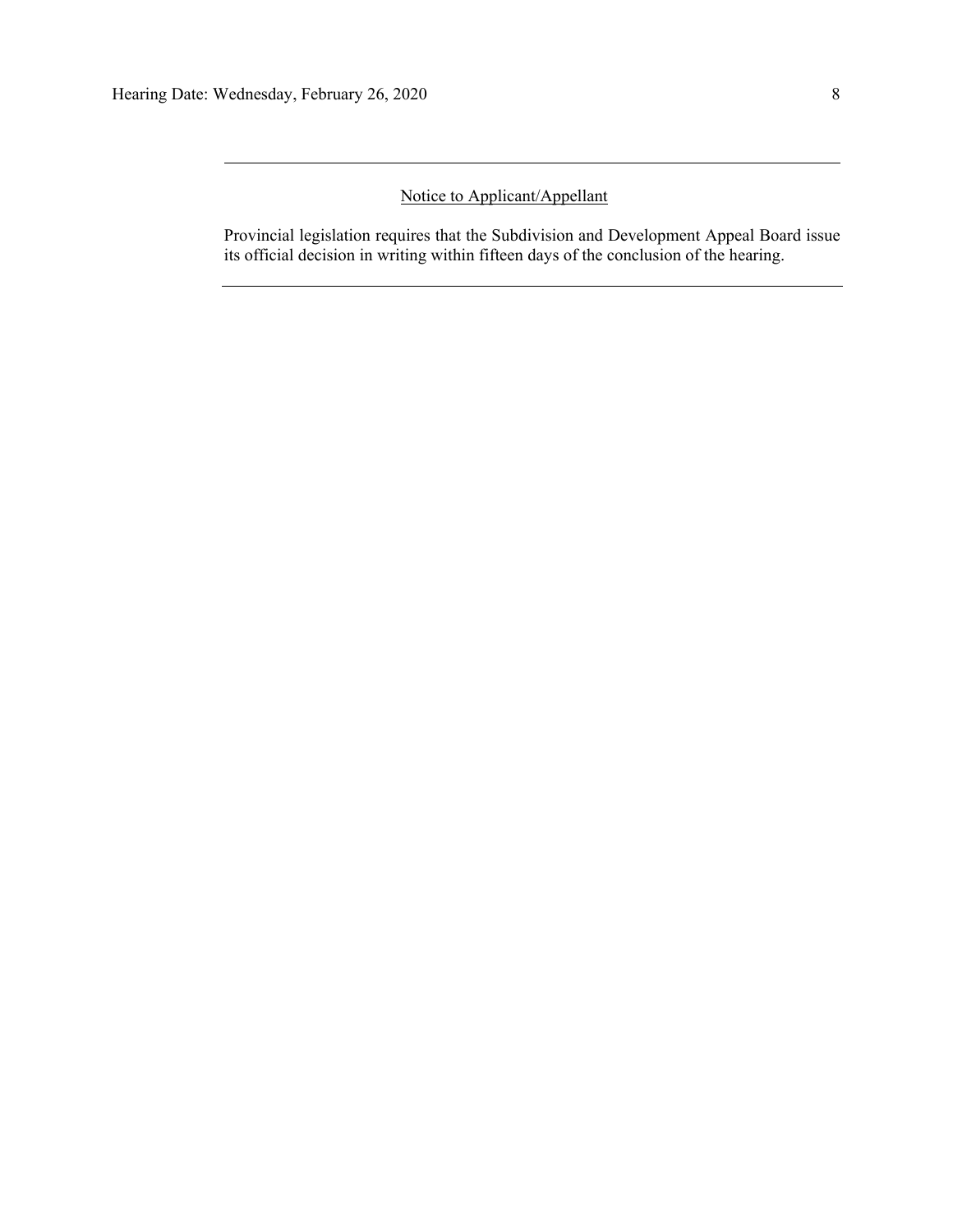|                                                                                                                                                                               |                                                                                                                                                                                    | Project Number: 350437078-001<br><b>Application Date:</b><br>DEC 19, 2019                                                     |  |  |  |  |
|-------------------------------------------------------------------------------------------------------------------------------------------------------------------------------|------------------------------------------------------------------------------------------------------------------------------------------------------------------------------------|-------------------------------------------------------------------------------------------------------------------------------|--|--|--|--|
| <b>dimonton</b>                                                                                                                                                               | <b>Application for</b>                                                                                                                                                             | Printed:<br>January 31, 2020 at 11:59 AM<br>1 of 2<br>Page:                                                                   |  |  |  |  |
|                                                                                                                                                                               |                                                                                                                                                                                    |                                                                                                                               |  |  |  |  |
| <b>Home Occupation</b>                                                                                                                                                        |                                                                                                                                                                                    |                                                                                                                               |  |  |  |  |
| This document is a Development Permit Decision for the development application described below.                                                                               |                                                                                                                                                                                    |                                                                                                                               |  |  |  |  |
| Applicant<br><b>Property Address(es) and Legal Description(s)</b><br>9707 - 155 STREET NW                                                                                     |                                                                                                                                                                                    |                                                                                                                               |  |  |  |  |
| Plan 5058ET Blk 16 Lot 2                                                                                                                                                      |                                                                                                                                                                                    |                                                                                                                               |  |  |  |  |
| <b>Specific Address(es)</b>                                                                                                                                                   |                                                                                                                                                                                    |                                                                                                                               |  |  |  |  |
|                                                                                                                                                                               | Suite:                                                                                                                                                                             | 9707 - 155 STREET NW                                                                                                          |  |  |  |  |
|                                                                                                                                                                               | Suite:                                                                                                                                                                             | <b>BSMT, 9707 - 155 STREET NW</b>                                                                                             |  |  |  |  |
|                                                                                                                                                                               |                                                                                                                                                                                    | Entryway: 9707 - 155 STREET NW                                                                                                |  |  |  |  |
|                                                                                                                                                                               |                                                                                                                                                                                    | Building: 9707 - 155 STREET NW                                                                                                |  |  |  |  |
| <b>Scope of Application</b>                                                                                                                                                   |                                                                                                                                                                                    |                                                                                                                               |  |  |  |  |
| site vehicle repair in the Garage. Two client visits per day. No outdoor storage.                                                                                             |                                                                                                                                                                                    | To operate a Major Home Based Business (VEHICLE REPAIR - Vehicle repair business). Mobile vehicle repairs with occasional on- |  |  |  |  |
| <b>Permit Details</b>                                                                                                                                                         |                                                                                                                                                                                    |                                                                                                                               |  |  |  |  |
| # of businesss related visits/day: 2                                                                                                                                          | # of vehicles at one time:                                                                                                                                                         |                                                                                                                               |  |  |  |  |
| Administration Office Only?: N                                                                                                                                                |                                                                                                                                                                                    | Business has Trailers or Equipment?: N                                                                                        |  |  |  |  |
| Class of Permit: Class B                                                                                                                                                      |                                                                                                                                                                                    | Description of Business: Mobile mechanic with vehicle                                                                         |  |  |  |  |
|                                                                                                                                                                               |                                                                                                                                                                                    | repair and maintenance occasionally done on-site. Work<br>includes brakes, services, starters, alternators, tune-ups.         |  |  |  |  |
|                                                                                                                                                                               | Two client visits per day. No outdoor storage.                                                                                                                                     |                                                                                                                               |  |  |  |  |
| <b>Expiry Date:</b><br>Do you live at the property?: Y<br>Outdoor storage on site?: N                                                                                         |                                                                                                                                                                                    |                                                                                                                               |  |  |  |  |
| I/We certify that the above noted details are correct.                                                                                                                        |                                                                                                                                                                                    |                                                                                                                               |  |  |  |  |
| Applicant signature:                                                                                                                                                          |                                                                                                                                                                                    |                                                                                                                               |  |  |  |  |
| <b>Development Application Decision</b>                                                                                                                                       |                                                                                                                                                                                    |                                                                                                                               |  |  |  |  |
| Refused                                                                                                                                                                       |                                                                                                                                                                                    |                                                                                                                               |  |  |  |  |
| <b>Issue Date: Jan 29, 2020 Development Authority: SELTZ, AARON</b>                                                                                                           |                                                                                                                                                                                    |                                                                                                                               |  |  |  |  |
| <b>Reason for Refusal</b>                                                                                                                                                     |                                                                                                                                                                                    |                                                                                                                               |  |  |  |  |
|                                                                                                                                                                               |                                                                                                                                                                                    | 1. The Major Home Based Business shall not be allowed if, in the opinion of the Development Officer, such Use would be more   |  |  |  |  |
| appropriately located in a Commercial or Industrial Zone. (Section 75.9)                                                                                                      |                                                                                                                                                                                    |                                                                                                                               |  |  |  |  |
| Zone.                                                                                                                                                                         | Proposed: In the opinion of the Development Officer, the use would more appropriately be located in a Commercial or Industrial                                                     |                                                                                                                               |  |  |  |  |
|                                                                                                                                                                               |                                                                                                                                                                                    |                                                                                                                               |  |  |  |  |
|                                                                                                                                                                               | 2. Major Home Based Business/Secondary Suite: A Major Home Based Business shall not be allowed within the same principal<br>Dwelling containing a Secondary Suite. (Section 75.10) |                                                                                                                               |  |  |  |  |
| Proposed: The applicant is applying for a Major Home Based Business and there is an existing Secondary Suite in the Basement of                                               |                                                                                                                                                                                    |                                                                                                                               |  |  |  |  |
| the house.                                                                                                                                                                    |                                                                                                                                                                                    |                                                                                                                               |  |  |  |  |
|                                                                                                                                                                               |                                                                                                                                                                                    |                                                                                                                               |  |  |  |  |
| <b>Rights of Appeal</b>                                                                                                                                                       |                                                                                                                                                                                    |                                                                                                                               |  |  |  |  |
| The Applicant has the right of appeal within 21 days after the date on which the decision is made, as outlined in Section 683<br>through 689 of the Municipal Government Act. |                                                                                                                                                                                    |                                                                                                                               |  |  |  |  |
| Dev Application Fee<br>\$321.00                                                                                                                                               | \$321.00                                                                                                                                                                           | 06338841<br>Dec 19 2019                                                                                                       |  |  |  |  |
|                                                                                                                                                                               | <b>THIS IS NOT A PERMIT</b>                                                                                                                                                        |                                                                                                                               |  |  |  |  |
|                                                                                                                                                                               |                                                                                                                                                                                    |                                                                                                                               |  |  |  |  |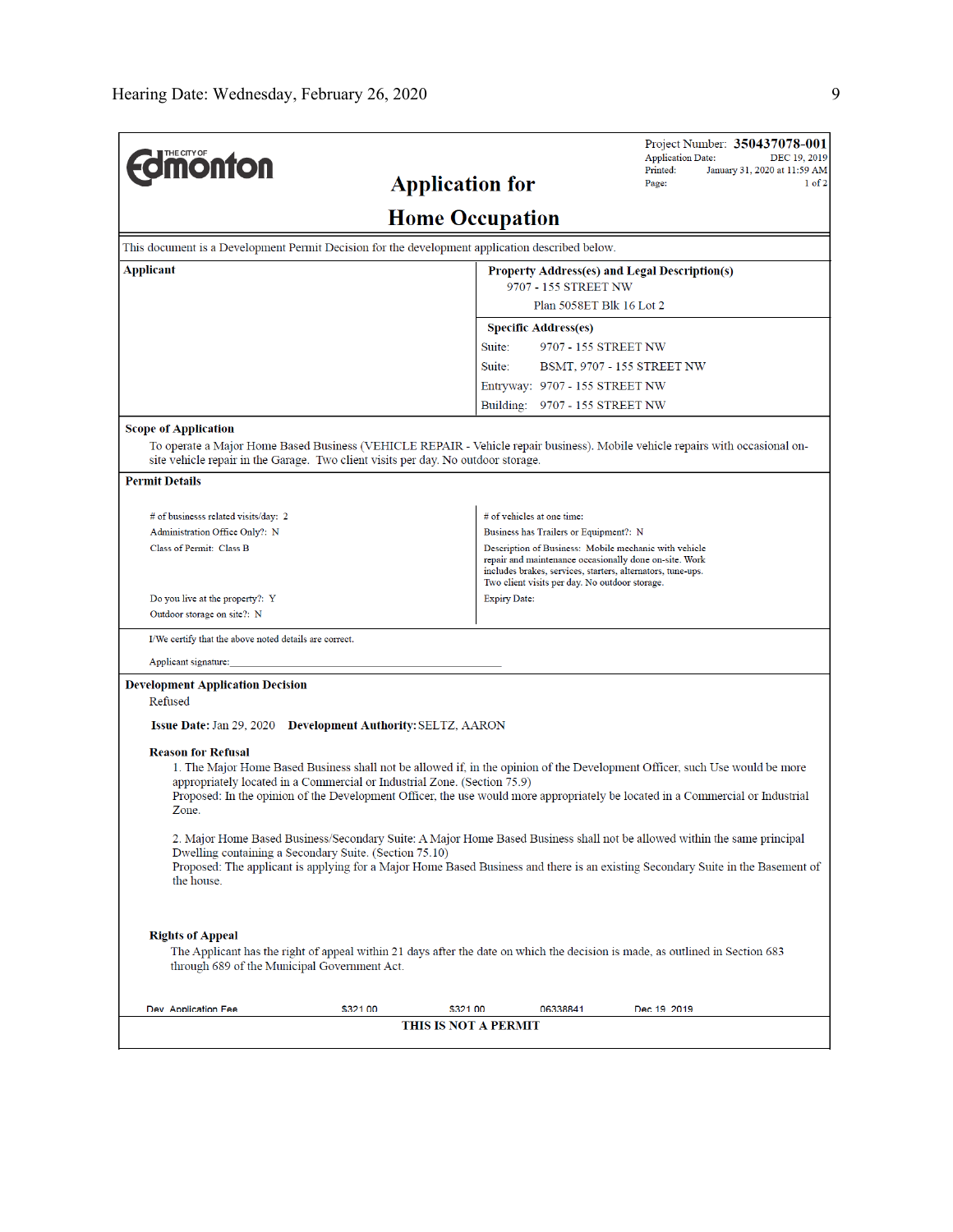| <b>Edimonton</b>                                      |                                           |                                  | Project Number: 350437078-001<br><b>Application Date:</b><br>DEC 19, 2019<br>Printed:<br>January 31, 2020 at 11:59 AM |                                    |  |  |
|-------------------------------------------------------|-------------------------------------------|----------------------------------|-----------------------------------------------------------------------------------------------------------------------|------------------------------------|--|--|
| <b>Application for</b>                                |                                           |                                  | $2$ of $2$<br>Page:                                                                                                   |                                    |  |  |
| <b>Home Occupation</b>                                |                                           |                                  |                                                                                                                       |                                    |  |  |
| Fees                                                  |                                           |                                  |                                                                                                                       |                                    |  |  |
| Dov. / sppinoation in our<br><b>Total GST Amount:</b> | <b>Fee Amount</b><br>world coup<br>\$0.00 | <b>Amount Paid</b><br>world coup | Receipt#                                                                                                              | Date Paid<br>تأويات وتأوار بالاتاب |  |  |
| Totals for Permit:                                    | \$321.00                                  | \$321.00                         |                                                                                                                       |                                    |  |  |
|                                                       |                                           |                                  |                                                                                                                       |                                    |  |  |
|                                                       |                                           |                                  |                                                                                                                       |                                    |  |  |
|                                                       |                                           |                                  |                                                                                                                       |                                    |  |  |
|                                                       |                                           |                                  |                                                                                                                       |                                    |  |  |
|                                                       |                                           |                                  |                                                                                                                       |                                    |  |  |
|                                                       |                                           |                                  |                                                                                                                       |                                    |  |  |
|                                                       |                                           |                                  |                                                                                                                       |                                    |  |  |
|                                                       |                                           |                                  |                                                                                                                       |                                    |  |  |
|                                                       |                                           |                                  |                                                                                                                       |                                    |  |  |
|                                                       |                                           |                                  |                                                                                                                       |                                    |  |  |
|                                                       |                                           |                                  |                                                                                                                       |                                    |  |  |
|                                                       |                                           |                                  |                                                                                                                       |                                    |  |  |
|                                                       |                                           |                                  |                                                                                                                       |                                    |  |  |
|                                                       |                                           |                                  |                                                                                                                       |                                    |  |  |
|                                                       |                                           |                                  |                                                                                                                       |                                    |  |  |
|                                                       |                                           |                                  |                                                                                                                       |                                    |  |  |
|                                                       |                                           |                                  |                                                                                                                       |                                    |  |  |
|                                                       |                                           |                                  |                                                                                                                       |                                    |  |  |
|                                                       |                                           |                                  |                                                                                                                       |                                    |  |  |
|                                                       |                                           |                                  |                                                                                                                       |                                    |  |  |
|                                                       | THIS IS NOT A PERMIT                      |                                  |                                                                                                                       |                                    |  |  |
|                                                       |                                           |                                  |                                                                                                                       |                                    |  |  |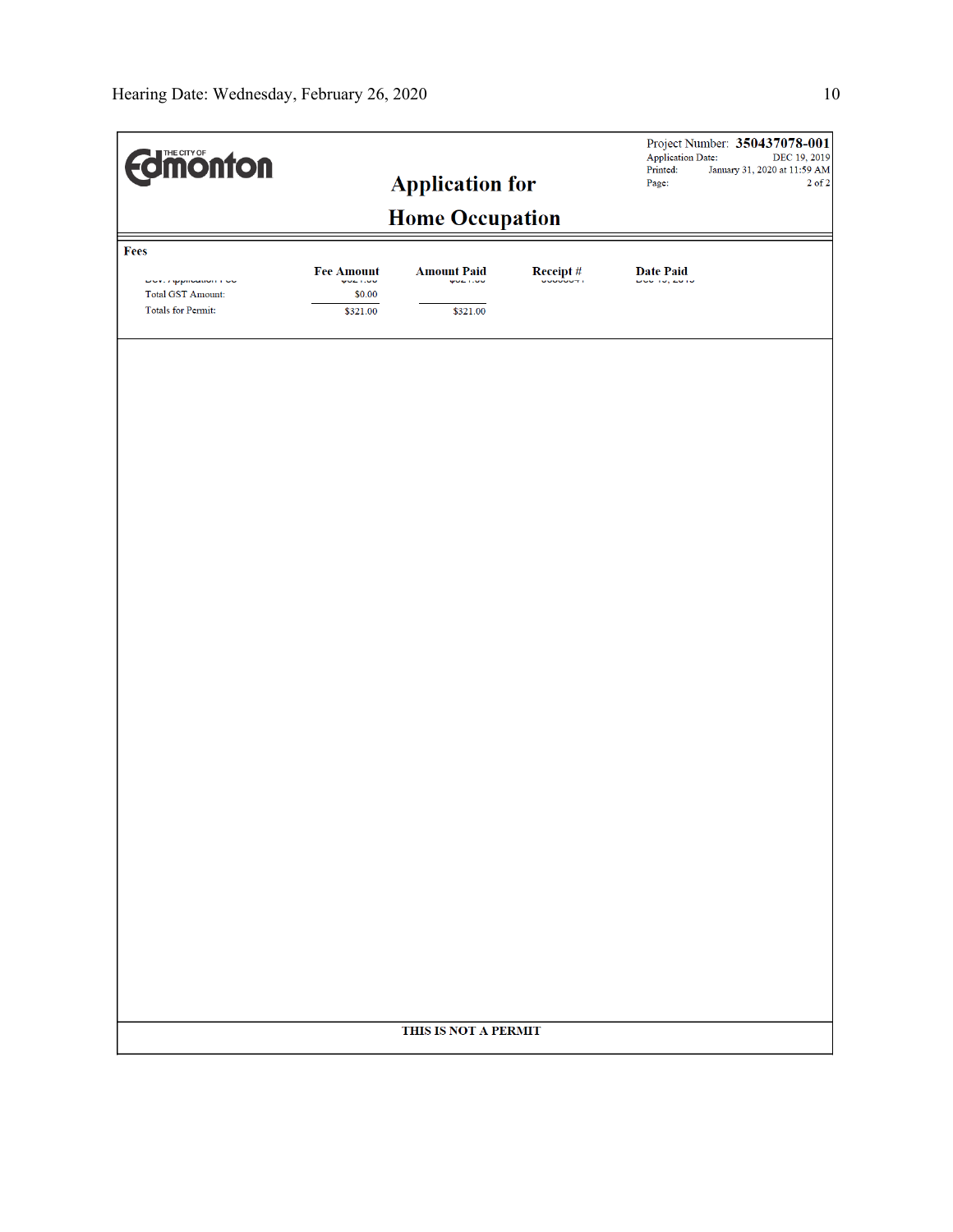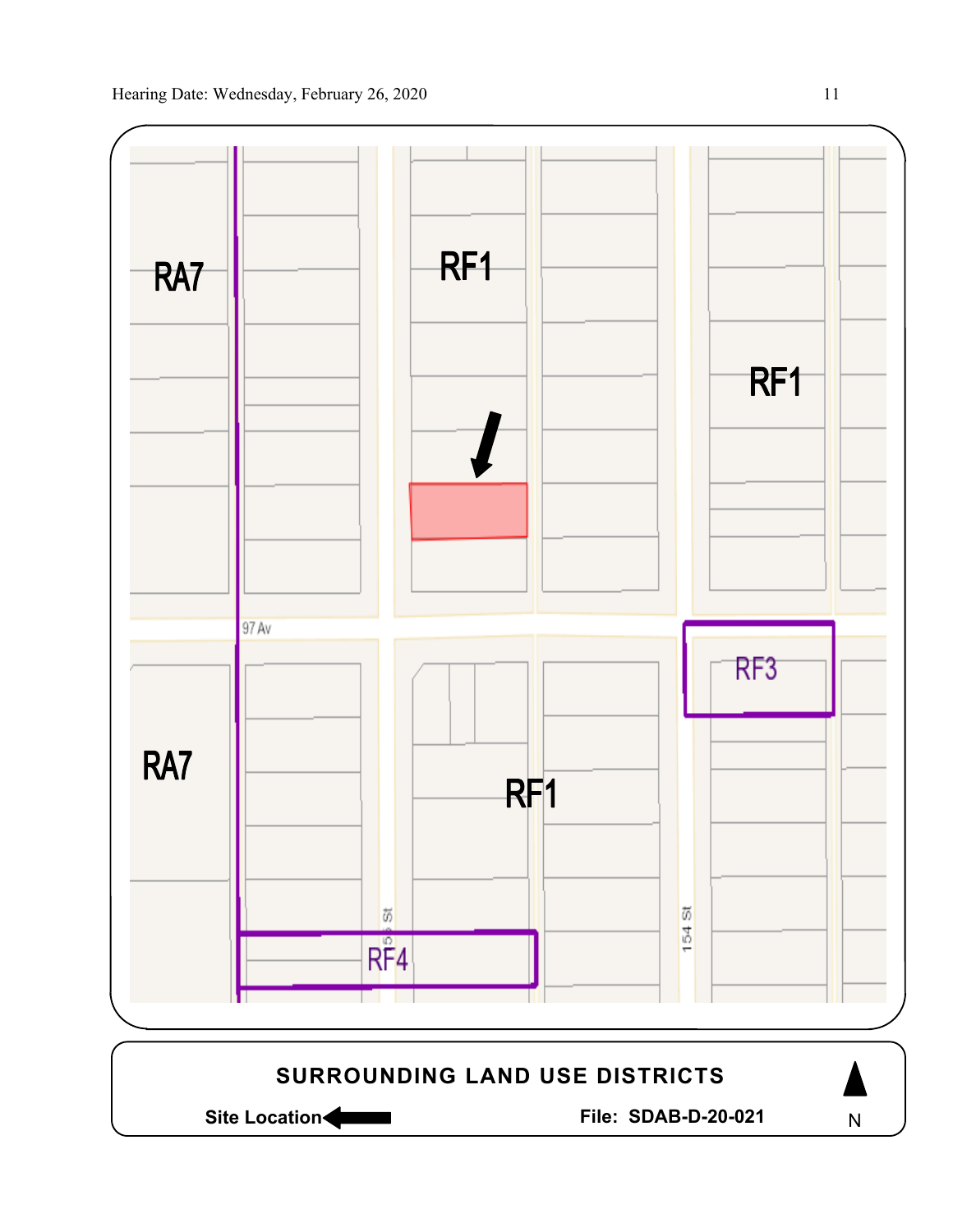### ITEM II: 10:30 A.M. FILE: SDAB-D-20-022

### AN APPEAL FROM THE DECISION OF THE DEVELOPMENT OFFICER

APPELLANT:

APPLICATION NO.: 301294069-001

APPLICATION TO: Install (1) Minor Digital Off-premises Freestanding Sign (3.05 metres by 6.10 metres Facing West)(OUTFRONT MEDIA | HARDWOOD PLAZA) and Remove (1) existing Freestanding Offpremises Sign (270902947-001)

DECISION OF THE DEVELOPMENT AUTHORITY: Refused

DECISION DATE: $\bigcap_{\text{max}} \bigcup_{\text{max}} \bigcup_{\text{max}} \bigcup_{\text{max}}$ DATE OF APPEAL: January 30, 2020

MUNICIPAL DESCRIPTION OF SUBJECT PROPERTY: 11001C - Jasper Avenue NW

LEGAL DESCRIPTION: Condo Common Area (Plan 0120554)

ZONE: CO-Commercial Office Zone

OVERLAY: Main Streets Overlay

STATUTORY PLAN: Oliver Area Redevelopment Plan

*Grounds for Appeal*

The Appellant provided the following reasons for appealing the decision of the Development Authority:

> We feel that the sign will be built with such technology that it will not project any light into the 2 addresses that the Development officer expressed concern on. They will be within the protected region, of less than 1% brightness. And we are willing to provide solutions that will further reduce any potential issue.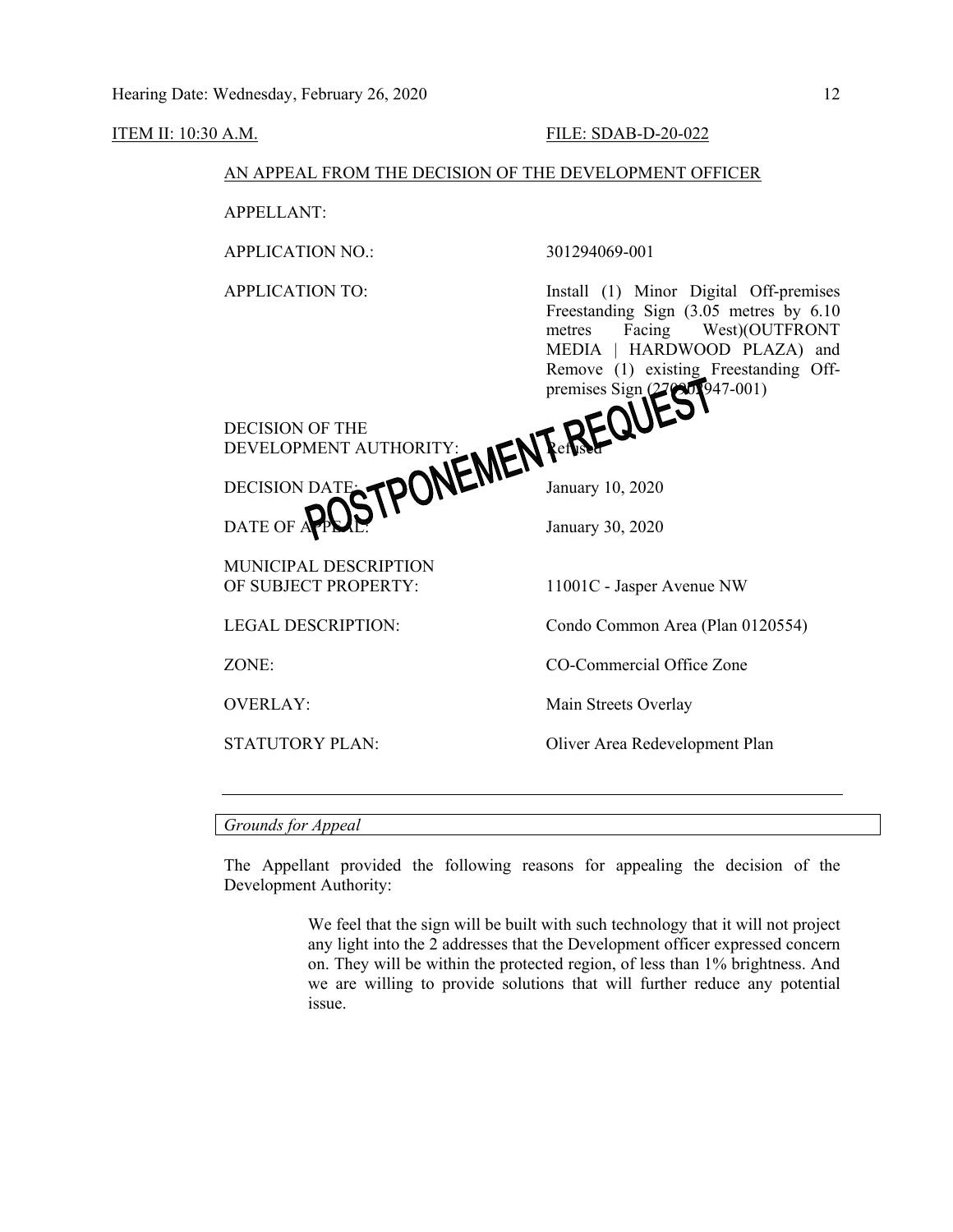#### *General Matters*

### **Appeal Information:**

The *Municipal Government Act*, RSA 2000, c M-26 states the following:

### **Grounds for Appeal**

**685(1)** If a development authority

- (a) fails or refuses to issue a development permit to a person,
- (b) issues a development permit subject to conditions, or
- (c) issues an order under section 645,

the person applying for the permit or affected by the order under section 645 may appeal to the subdivision and development appeal board.

### **Appeals**

**686(1)** A development appeal to a subdivision and development appeal board is commenced by filing a notice of the appeal, containing reasons, with the board,

- (a) in the case of an appeal made by a person referred to in section 685(1)
	- (i) with respect to an application for a development permit,
		- (A) within 21 days after the date on which the written decision is given under section 642, […]

### **Hearing and Decision**

**687(3)** In determining an appeal, the subdivision and development appeal board

…

- (a.1) must comply with the land use policies;
- (a.2) subject to section 638, must comply with any applicable statutory plans;
- (a.3) subject to clauses (a.4) and (d), must comply with any land use bylaw in effect;
- (a.4) must comply with the applicable requirements of the regulations under the Gaming, Liquor and Cannabis Act respecting the location of premises described in a cannabis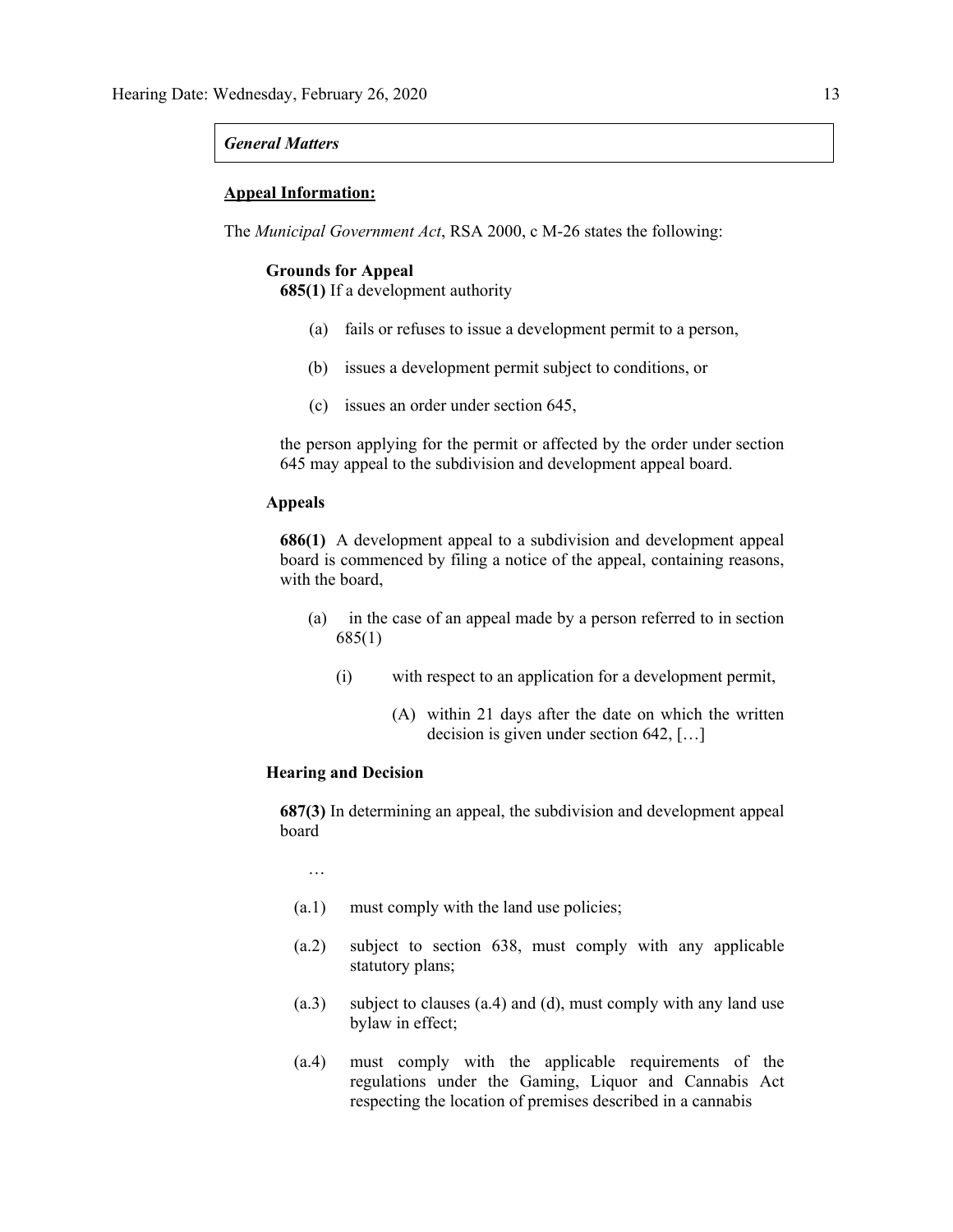licence and distances between those premises and other premises;

…

- (c) may confirm, revoke or vary the order, decision or development permit or any condition attached to any of them or make or substitute an order, decision or permit of its own;
- (d) may make an order or decision or issue or confirm the issue of a development permit even though the proposed development does not comply with the land use bylaw if, in its opinion,
	- (i) the proposed development would not
		- (A) unduly interfere with the amenities of the neighbourhood, or
		- (B) materially interfere with or affect the use, enjoyment or value of neighbouring parcels of land,

and

(ii) the proposed development conforms with the use prescribed for that land or building in the land use bylaw.

### **General Provisions from the** *Edmonton Zoning Bylaw:*

Under section 360.3(26), a **Minor Digital Off-premises Sign** is a **Discretionary Uses** in the **(CO) Commercial Office Zone**.

Under section 7.9(6), **Minor Digital Off-premises Signs** means a Freestanding or Fascia Sign that contains Digital Copy, is a Permanent Sign, displays Off-premises Advertising, and does not include moving effects, message transition effects, video images, or animation.

Under section 6.2, **Digital Copy** means:

the portion of a Sign that contains Copy that is remotely changed on or off Site and incorporates a technology or method allowing the Sign to change Copy without having to manually or mechanically replace the Sign face or its components.

Under section 6.2, a **Freestanding Sign** means a Sign supported independently of a building.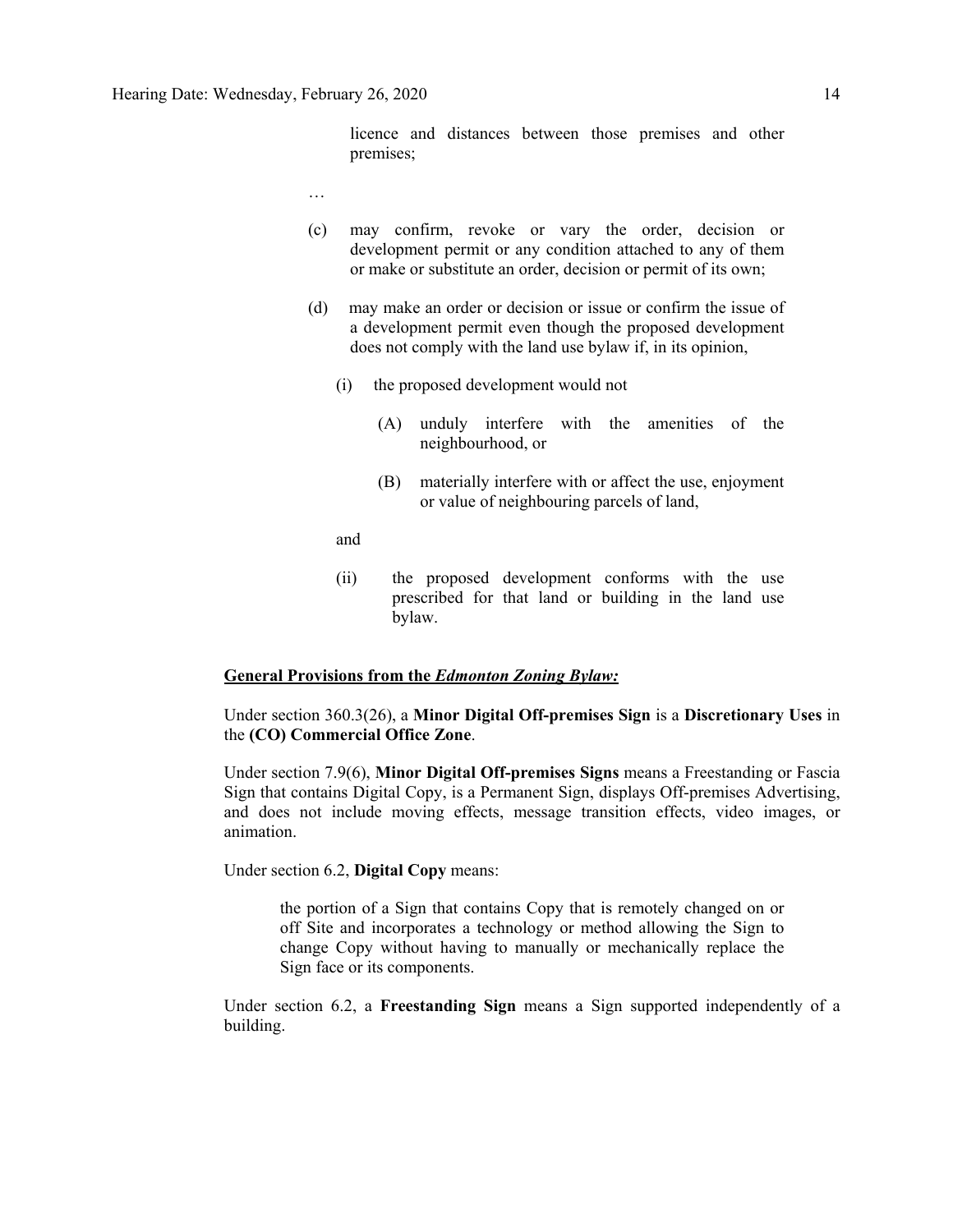

Under section 6.2, **Off-Premise Sign** means

any Sign displaying Copy that directs attention to a business, activity, product, service or entertainment that cannot be considered as the principal products sold nor a principal business, activity, service or entertainment provided on the premises or Site where the Sign is displayed.

Under section 360.4(6), Signs shall comply with the regulations found in Schedule 59F.

Under section 819.5(2) of the **Main Streets Overlay**, "Signs shall complement the pedestrian-oriented commercial environment and shall be provided in accordance with Schedule 59E of this Bylaw, except that:..."

Under section 360.1 the **General Purpose** of the **(CO) Commercial Office Zone** is to provide for medium intensity office, commercial and residential development in the inner city, around Light Rail Transit station areas or other locations offering good accessibility by both private automobile and transit.

Under section 819.1, the **General Purpose** of the **Main Streets Overlay** is to encourage and strengthen the pedestrian-oriented character of Edmonton's main street commercial areas that are located in proximity to residential and transit-oriented areas, by providing visual interest, transparent storefront displays, and amenities for pedestrians.

### *Sign Regulations*

Section 59.2(7) states:

for all Sign Applications for Major Digital Sign, Minor Digital Onpremises Signs, Minor Digital Off-premises Signs, and Minor Digital On-premises Off-premises Signs, the Development Officer shall review the application in context with the surrounding development, such as (but not limited to): the architectural theme of the area; any historic designations; the requirements of any Statutory Plan; any streetscape improvements; proximity to residential development; driver decision points; and traffic conflict points. The Development Officer may require application revisions to mitigate the impact of a proposed Sign, and may refuse a permit that adversely impacts the built environment.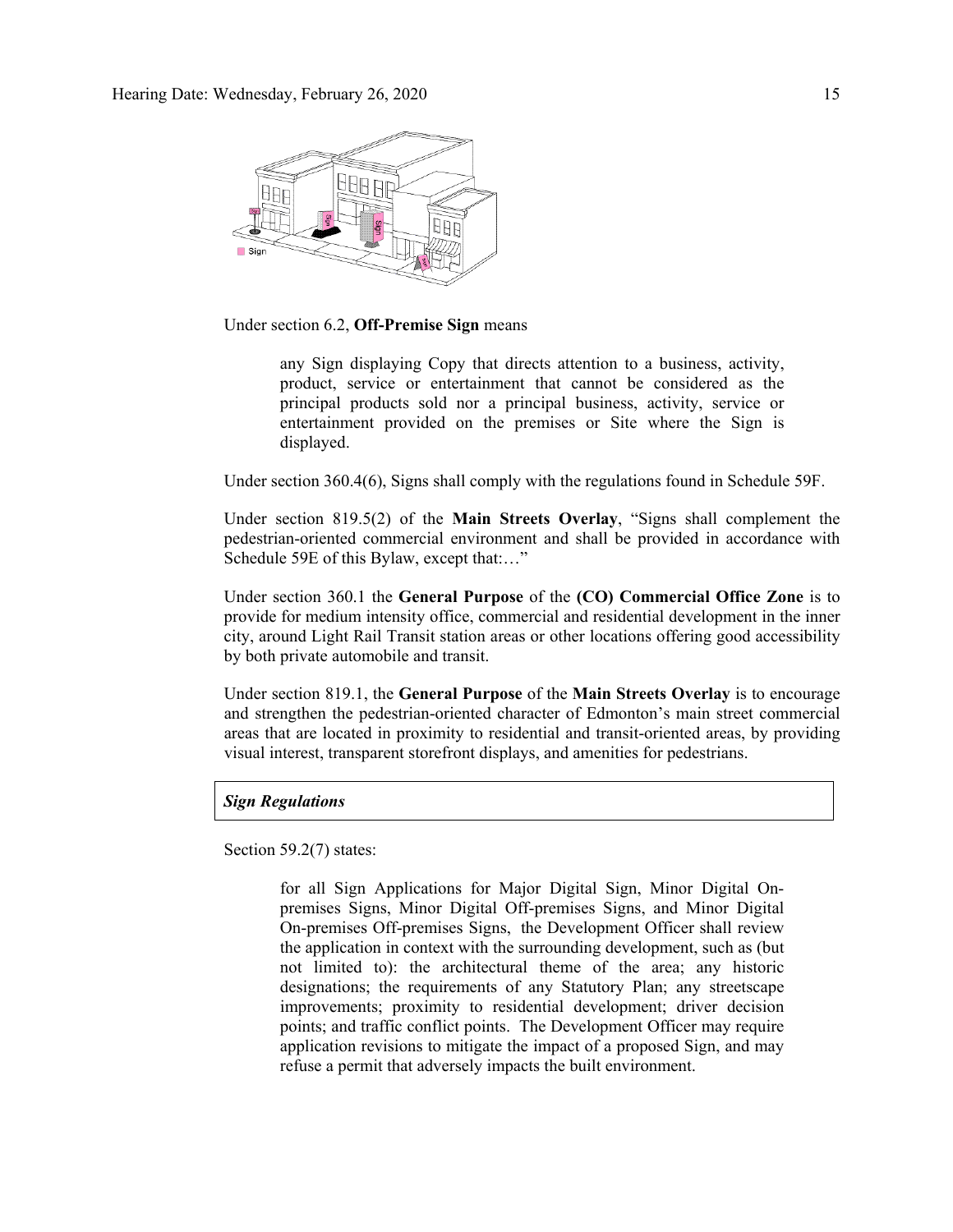Section 59.2(3) states:

major Digital Signs, Minor Digital On-premises Signs, Minor Digital Off-premises Signs, and Minor Digital On-premises Off-premises Signs shall be located or constructed such that Sign illumination shall not project onto any surrounding residential premises, shall not face an abutting or adjacent Residential Use, shall not face an abutting or adjacent Residential-Related Use, and shall not face the Extended Medical Treatment Services Use to the satisfaction of the Development Officer.

### **Development Officers Determination**

1. Section 59.2(7) - For all Sign Applications for Major Digital Sign, Minor Digital Onpremises Signs, Minor Digital Off-premises Signs, and Minor Digital On-premises Offpremises Signs, the Development Officer shall review the application in context with the surrounding development, such as (but not limited to): the architectural theme of the area; any historic designations; the requirements of any Statutory Plan; any streetscape improvements; proximity to residential development; driver decision points; and traffic conflict points. The Development Officer may require application revisions to mitigate the impact of a proposed Sign, and may refuse a permit that adversely impacts the built environment.

In the opinion of the Development Officer this Minor Digital Off-premises Sign is not in keeping with the streetscape improvements as outlined in the "Imagine Jasper Avenue" project that uses the Main Street sand Complete Streets Design and Construction Standards to inform the design parameters and to ensure a consistent approach to designing the City's main streets. The streetscape improvements along Jasper Avenue (109 Street to 124 Street) are slated for construction starting in 2020.

2. Section 59.2(3) - Major Digital Signs, Minor Digital On-premises Signs, Minor Digital Off-premises Signs, and Minor Digital On-premises Off-premises Signs shall be located or constructed such that Sign illumination shall not project onto any surrounding residential premises, shall not face an abutting or adjacent Residential Use, shall not face an abutting or adjacent Residential-Related Use, and shall not face the Extended Medical Treatment Services Use to the satisfaction of the Development Officer.

In the opinion of the Development Officer this Minor Digital Off-premises Sign location will allow illumination to project onto surrounding residential the premises of 10053 -111 STREET NW Residential Assisted Living, and 11012 - JASPER AVENUE NW Apartments.

### *Main Street Overlay*

Under section 819.5(2), "Signs shall complement the pedestrian-oriented commercial environment and shall be provided in accordance with Schedule 59E of this Bylaw, except that:..."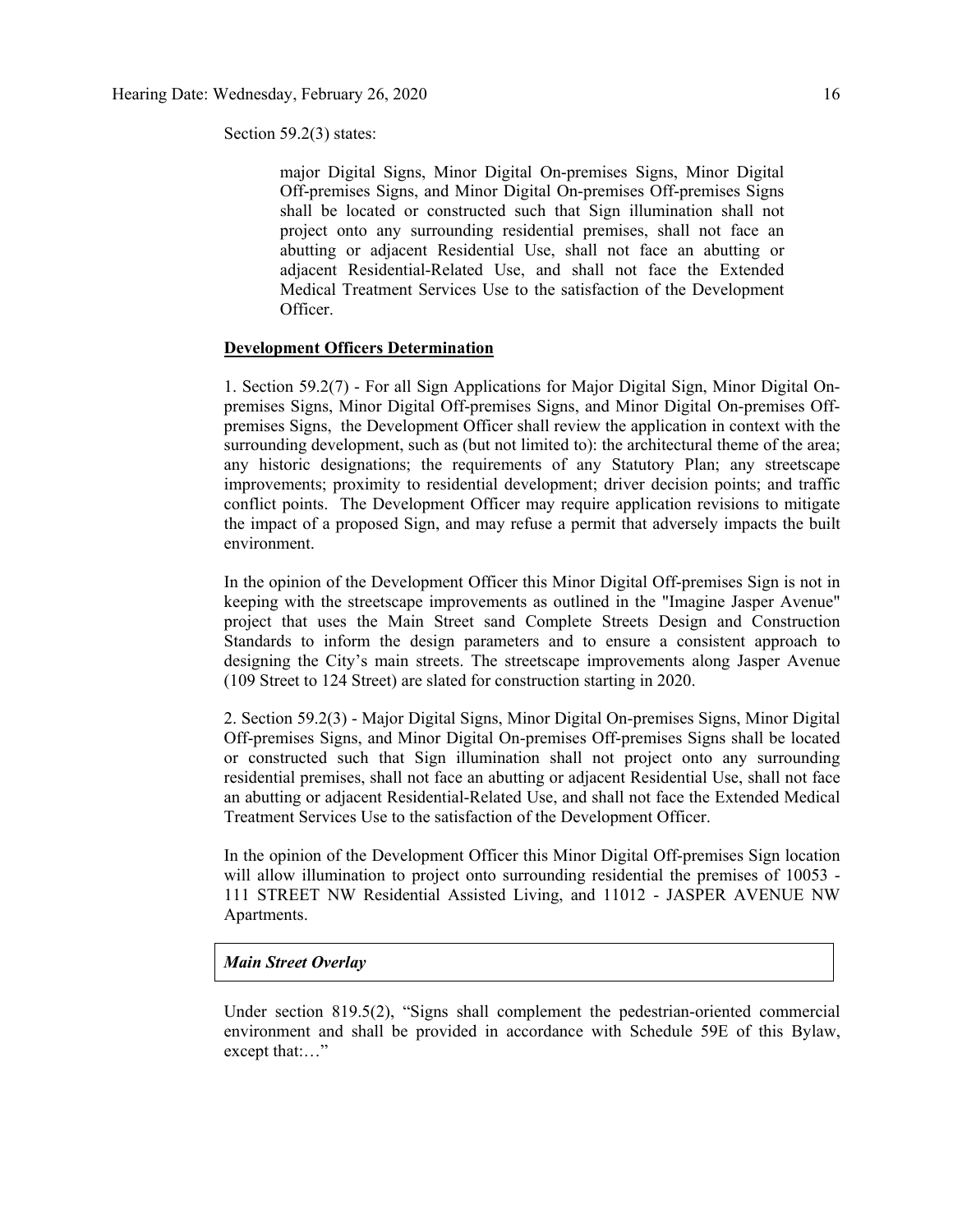Section 819.5(3) states when the Development Officer determines that a Development Permit application does not comply with the regulations contained in this section of the Overlay the notification process outlined in subsection 819.4(15) shall apply.

Section 819.5(15) states when the Development Officer determines that a Development Permit application does not comply with the regulations contained in this Overlay:

- a. the Development Officer shall send notice to the municipal address and assessed owners of land wholly or partly located within a distance of [60.0 me](javascript:void(0);)tres of the Site of the proposed development, and the President of each affected Community League and each Business Improvement Area Association operating within the distance described above to outline any requested variances to the Overlay and solicit comments directly related to the proposed variance;
- b. the Development Officer shall not render a decision on the Development Permit application until 21 days after notice has been mailed, unless the Development Officer receives feedback from all specified recipients; and
- c. the Development Officer shall consider any comments directly related to the proposed variance when determining whether to approve the Development Permit application in accordance with Section 11.3.

### **Development Officers Determination**

3. Section 819.5 - Signs shall complement the pedestrian-oriented commercial environment.

The portion of Jasper Avenue of the subject development permit application has been identified as a Primary Corridor in the published draft of the City Plan (Municipal Development Plan). The vision for a Primary Corridor, and specifically for Jasper Avenue is to create a pedestrian oriented street that is harmoniously designed to accommodate various modes of transportation and a high standard of urban design, of which Digital Signs, especially Freestanding ones, would not be considered 'high standard'. It is the Development officers Opinion in consultation with the Urban Design Unit that this development does not meet the objectives outlined in Section 819.5(2) requiring Signs to 'complement the pedestrian-oriented commercial development'.

### *Previous Subdivision and Development Appeal Board Decision*

| <b>Application Number</b> | <b>Description</b>                                                                                                                                  | <b>Decision</b> |
|---------------------------|-----------------------------------------------------------------------------------------------------------------------------------------------------|-----------------|
| SDAB-D-09-190             | Contruct an Off-premises   Appeal Withdrawn<br>Freestanding Sign (convert<br>existing west face from<br>static to digital $-6$ metres x<br>3 metres |                 |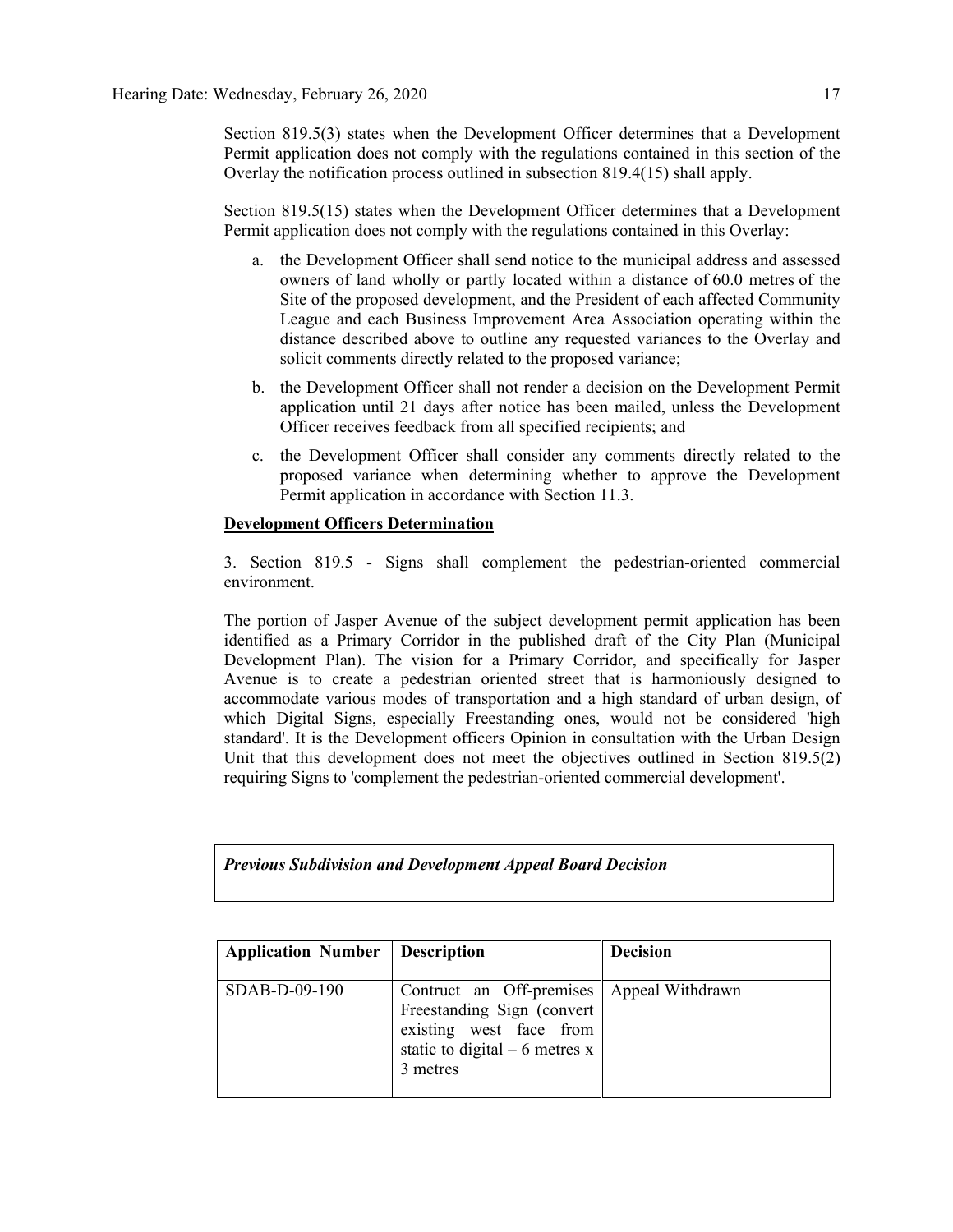### Notice to Applicant/Appellant

Provincial legislation requires that the Subdivision and Development Appeal Board issue its official decision in writing within fifteen days of the conclusion of the hearing.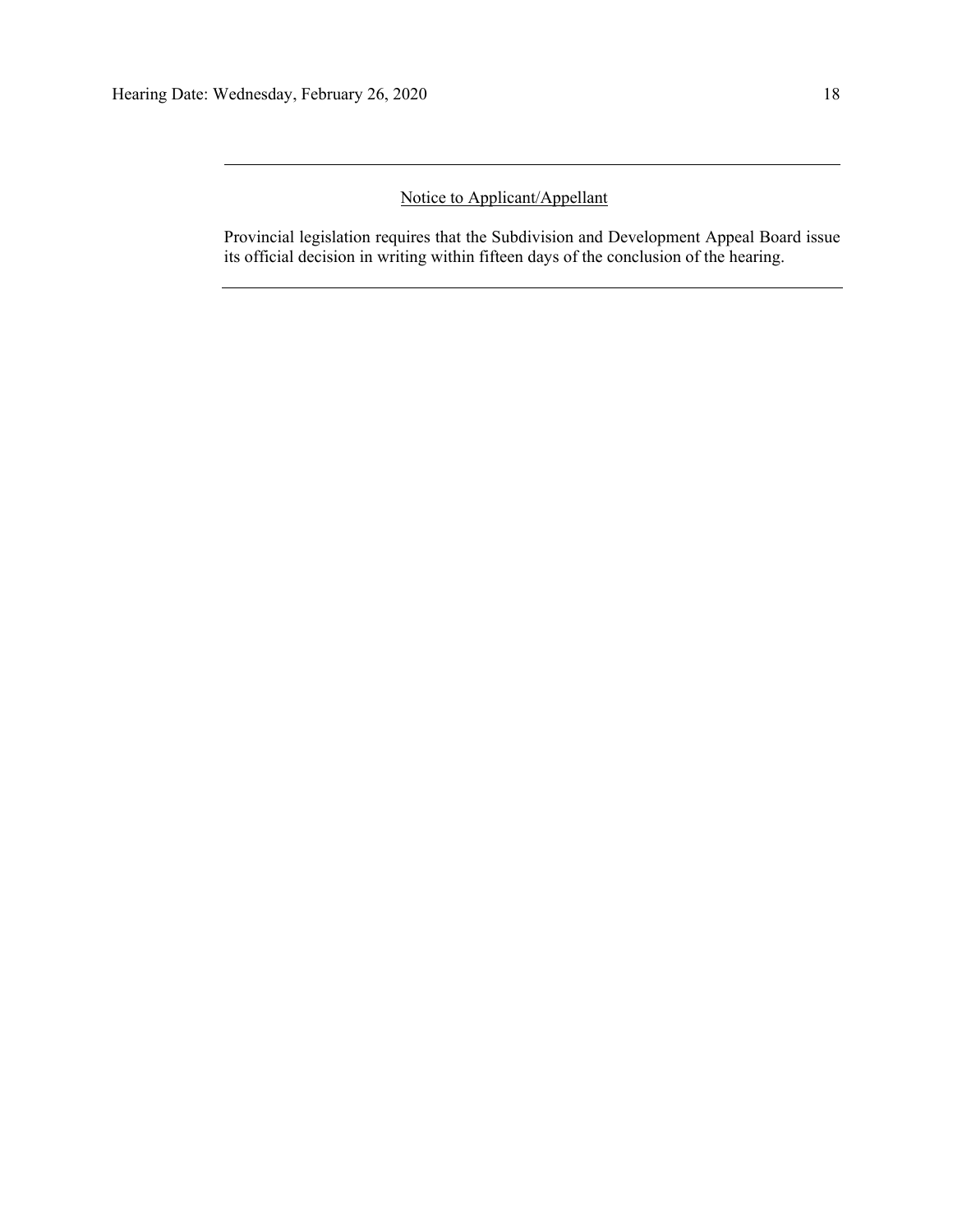| <b>dimonton</b>                                                                                                                                                                                                                                               | <b>Application for</b>                  | Project Number: 301294069-001<br><b>Application Date:</b><br>DEC 24, 2018<br>January 30, 2020 at 1:38 PM<br>Printed:<br>Page:<br>1 of 2 |  |  |
|---------------------------------------------------------------------------------------------------------------------------------------------------------------------------------------------------------------------------------------------------------------|-----------------------------------------|-----------------------------------------------------------------------------------------------------------------------------------------|--|--|
|                                                                                                                                                                                                                                                               | <b>Sign Combo Permit</b>                |                                                                                                                                         |  |  |
|                                                                                                                                                                                                                                                               |                                         |                                                                                                                                         |  |  |
| This document is a Development Permit Decision for the development application described below.<br><b>Applicant</b>                                                                                                                                           |                                         |                                                                                                                                         |  |  |
|                                                                                                                                                                                                                                                               | 11001C - JASPER AVENUE NW               | <b>Property Address(es) and Legal Description(s)</b><br>Condo Common Area (Plan 0120554)                                                |  |  |
| <b>Scope of Application</b><br>To install (1) Minor Digital Off-premises Freestanding Sign (3.05 m x 6.10 m Facing West)(OUTFRONT MEDIA   HARDWOOD<br>PLAZA) and Remove (1) existing Freestanding Off-premises Sign (270902947-001).<br><b>Permit Details</b> |                                         |                                                                                                                                         |  |  |
|                                                                                                                                                                                                                                                               |                                         |                                                                                                                                         |  |  |
| ASA Sticker No./Name of Engineer:<br>Construction Value: 125000                                                                                                                                                                                               | Class of Permit:<br><b>Expiry Date:</b> |                                                                                                                                         |  |  |
|                                                                                                                                                                                                                                                               |                                         |                                                                                                                                         |  |  |
| Fascia Off-premises Sign: 0                                                                                                                                                                                                                                   | Freestanding Off-premises Sign: 0       |                                                                                                                                         |  |  |
| Fascia On-premises Sign: 0                                                                                                                                                                                                                                    |                                         | Freestanding On-premises Sign: 0                                                                                                        |  |  |
| Roof Off-premises Sign: 0                                                                                                                                                                                                                                     | Projecting Off-premises Sign: 0         |                                                                                                                                         |  |  |
| Roof On-premises Sign: 0                                                                                                                                                                                                                                      |                                         | Projecting On-premises Sign: 0                                                                                                          |  |  |
| Minor Digital On-premises Sign: 0                                                                                                                                                                                                                             |                                         | Replacement Panel on Existing Sign: 0                                                                                                   |  |  |
| Minor Digital Off-premises Sign: 1                                                                                                                                                                                                                            | Comprehensive Sign Design: 0            |                                                                                                                                         |  |  |
| Minor Digital On/Off-premises Sign: 0                                                                                                                                                                                                                         | Major Digital Sign: 0                   |                                                                                                                                         |  |  |
| I/We certify that the above noted details are correct.                                                                                                                                                                                                        |                                         |                                                                                                                                         |  |  |
| Applicant signature:                                                                                                                                                                                                                                          |                                         |                                                                                                                                         |  |  |
| <b>Development Application Decision</b><br>Refused<br>Issue Date: Jan 10, 2020 Development Authority: MERCIER, KELSEY                                                                                                                                         |                                         |                                                                                                                                         |  |  |
|                                                                                                                                                                                                                                                               | THIS IS NOT A PERMIT                    |                                                                                                                                         |  |  |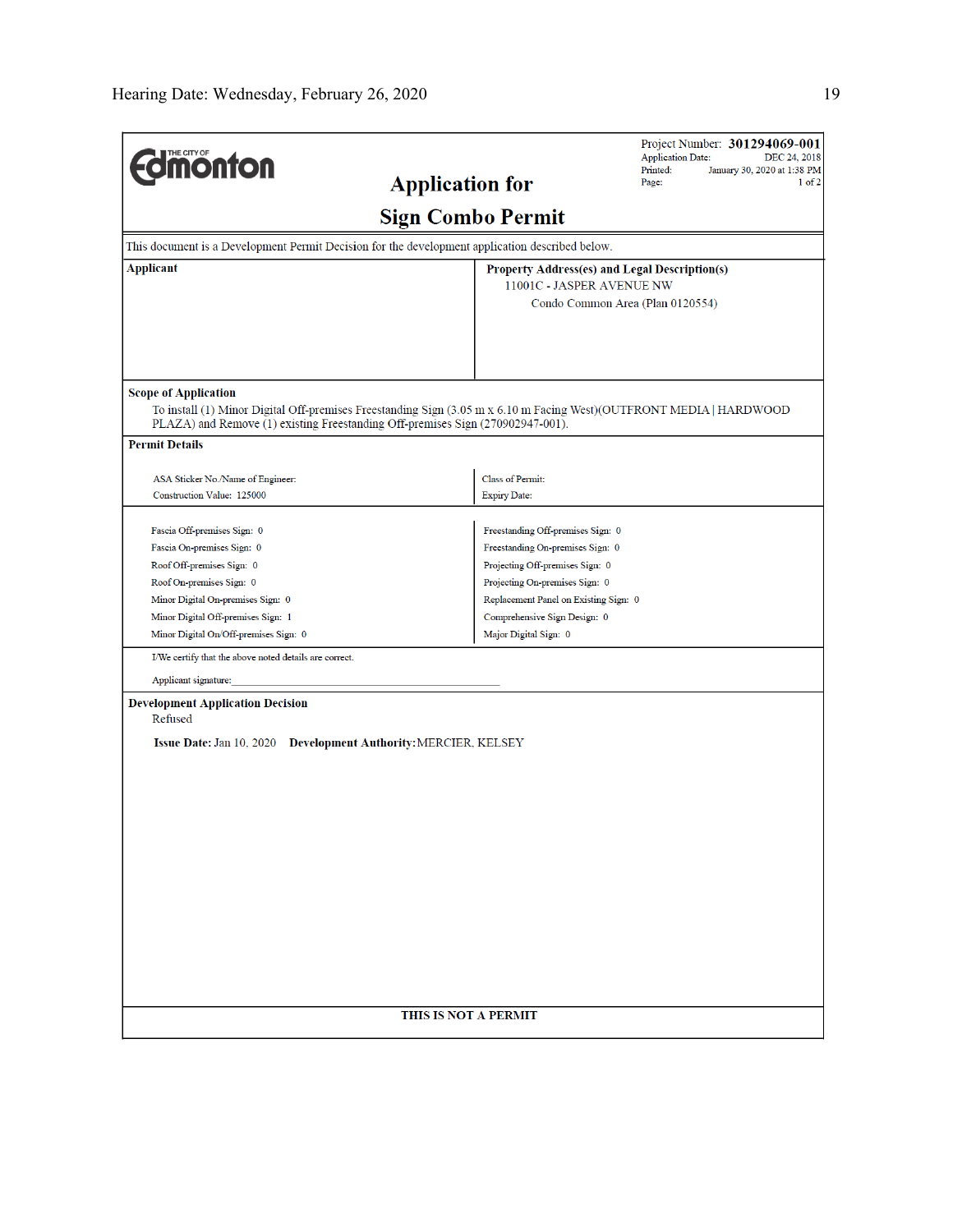| <b>dimonton</b>                                                                                                                                                                                                                                                                                                                                                                                                                                                                                                                                                                                                                                                                                                                                                                              |                                                                                                                                                                                                                                                                                                                                                                                                                                                                                                                                         | <b>Application for</b>                                  |                                               | <b>Application Date:</b><br>Printed:<br>Page:                    | Project Number: 301294069-001<br>DEC 24, 2018<br>January 30, 2020 at 1:38 PM<br>$2$ of $2$ |  |  |
|----------------------------------------------------------------------------------------------------------------------------------------------------------------------------------------------------------------------------------------------------------------------------------------------------------------------------------------------------------------------------------------------------------------------------------------------------------------------------------------------------------------------------------------------------------------------------------------------------------------------------------------------------------------------------------------------------------------------------------------------------------------------------------------------|-----------------------------------------------------------------------------------------------------------------------------------------------------------------------------------------------------------------------------------------------------------------------------------------------------------------------------------------------------------------------------------------------------------------------------------------------------------------------------------------------------------------------------------------|---------------------------------------------------------|-----------------------------------------------|------------------------------------------------------------------|--------------------------------------------------------------------------------------------|--|--|
| <b>Sign Combo Permit</b>                                                                                                                                                                                                                                                                                                                                                                                                                                                                                                                                                                                                                                                                                                                                                                     |                                                                                                                                                                                                                                                                                                                                                                                                                                                                                                                                         |                                                         |                                               |                                                                  |                                                                                            |  |  |
| <b>Reason for Refusal</b><br>1. Section 59.2(7) - For all Sign Applications for Major Digital Sign, Minor Digital On-premises Signs, Minor Digital Off-premises<br>Signs, and Minor Digital On-premises Off-premises Signs, the Development Officer shall review the application in context with<br>the surrounding development, such as (but not limited to): the architectural theme of the area; any historic designations; the<br>requirements of any Statutory Plan; any streetscape improvements; proximity to residential development; driver decision points;<br>and traffic conflict points. The Development Officer may require application revisions to mitigate the impact of a proposed Sign,<br>and may refuse a permit that adversely impacts the built environment.          |                                                                                                                                                                                                                                                                                                                                                                                                                                                                                                                                         |                                                         |                                               |                                                                  |                                                                                            |  |  |
| In the opinion of the Development Officer this Minor Digital Off-premises Sign is not in keeping with the streetscape<br>improvements as outlined in the "Imagine Jasper Avenue" project that uses the Main Street sand Complete Streets Design and<br>Construction Standards to inform the design parameters and to ensure a consistent approach to designing the City's main streets.<br>The streetscape improvements along Jasper Avenue (109 Street to 124 Street) are slated for construction starting in 2020.                                                                                                                                                                                                                                                                         |                                                                                                                                                                                                                                                                                                                                                                                                                                                                                                                                         |                                                         |                                               |                                                                  |                                                                                            |  |  |
|                                                                                                                                                                                                                                                                                                                                                                                                                                                                                                                                                                                                                                                                                                                                                                                              | 2. Section 59.2(3) - Major Digital Signs, Minor Digital On-premises Signs, Minor Digital Off-premises Signs, and Minor Digital<br>On-premises Off-premises Signs shall be located or constructed such that Sign illumination shall not project onto any surrounding<br>residential premises, shall not face an abutting or adjacent Residential Use, shall not face an abutting or adjacent Residential-<br>Related Use, and shall not face the Extended Medical Treatment Services Use to the satisfaction of the Development Officer. |                                                         |                                               |                                                                  |                                                                                            |  |  |
| In the opinion of the Development Officer this Minor Digital Off-premises Sign location will allow illumination to project onto<br>surrounding residential the premises of 10053 - 111 STREET NW Residential Assisted Living, and 11012 - JASPER AVENUE NW<br>Apartments.                                                                                                                                                                                                                                                                                                                                                                                                                                                                                                                    |                                                                                                                                                                                                                                                                                                                                                                                                                                                                                                                                         |                                                         |                                               |                                                                  |                                                                                            |  |  |
| 3. Section 819.5 - Signs shall complement the pedestrian-oriented commercial environment.                                                                                                                                                                                                                                                                                                                                                                                                                                                                                                                                                                                                                                                                                                    |                                                                                                                                                                                                                                                                                                                                                                                                                                                                                                                                         |                                                         |                                               |                                                                  |                                                                                            |  |  |
| The portion of Jasper Avenue of the subject development permit application has been identified as a Primary Corridor in the<br>published draft of the City Plan (Municipal Development Plan). The vision for a Primary Corridor, and specifically for Jasper<br>Avenue is to create a pedestrian oriented street that is harmoniously designed to accommodate various modes of transportation and<br>a high standard of urban design, of which Digital Signs, especially Freestanding ones, would not be considered 'high standard'. It is<br>the Development officers Opinion in consultation with the Urban Design Unit that this development does not meet the objectives<br>outlined in Section 819.5(2) requiring Signs to 'complement the pedestrian-oriented commercial development'. |                                                                                                                                                                                                                                                                                                                                                                                                                                                                                                                                         |                                                         |                                               |                                                                  |                                                                                            |  |  |
| <b>Rights of Appeal</b><br>The Applicant has the right of appeal within 21 days after the date on which the decision is made, as outlined in Section 683<br>through 689 of the Municipal Government Act.                                                                                                                                                                                                                                                                                                                                                                                                                                                                                                                                                                                     |                                                                                                                                                                                                                                                                                                                                                                                                                                                                                                                                         |                                                         |                                               |                                                                  |                                                                                            |  |  |
| Fees                                                                                                                                                                                                                                                                                                                                                                                                                                                                                                                                                                                                                                                                                                                                                                                         |                                                                                                                                                                                                                                                                                                                                                                                                                                                                                                                                         |                                                         |                                               |                                                                  |                                                                                            |  |  |
| <b>Safety Codes Fee</b><br>Sign Dev Appl Fee - Digital Signs<br>Sign Building Permit Fee                                                                                                                                                                                                                                                                                                                                                                                                                                                                                                                                                                                                                                                                                                     | <b>Fee Amount</b><br>\$52.00<br>\$451.00<br>\$1,300.00                                                                                                                                                                                                                                                                                                                                                                                                                                                                                  | <b>Amount Paid</b><br>\$52.00<br>\$451.00<br>\$1,300.00 | Receipt #<br>05603815<br>05603815<br>05603815 | <b>Date Paid</b><br>Jan 22, 2019<br>Jan 22, 2019<br>Jan 22, 2019 |                                                                                            |  |  |
| <b>Totals for Permit:</b>                                                                                                                                                                                                                                                                                                                                                                                                                                                                                                                                                                                                                                                                                                                                                                    | \$1,803.00                                                                                                                                                                                                                                                                                                                                                                                                                                                                                                                              | \$1,803.00                                              |                                               |                                                                  |                                                                                            |  |  |
| <b>Total GST Amount:</b>                                                                                                                                                                                                                                                                                                                                                                                                                                                                                                                                                                                                                                                                                                                                                                     | \$0.00                                                                                                                                                                                                                                                                                                                                                                                                                                                                                                                                  |                                                         |                                               |                                                                  |                                                                                            |  |  |
|                                                                                                                                                                                                                                                                                                                                                                                                                                                                                                                                                                                                                                                                                                                                                                                              |                                                                                                                                                                                                                                                                                                                                                                                                                                                                                                                                         | THIS IS NOT A PERMIT                                    |                                               |                                                                  |                                                                                            |  |  |
|                                                                                                                                                                                                                                                                                                                                                                                                                                                                                                                                                                                                                                                                                                                                                                                              |                                                                                                                                                                                                                                                                                                                                                                                                                                                                                                                                         |                                                         |                                               |                                                                  |                                                                                            |  |  |